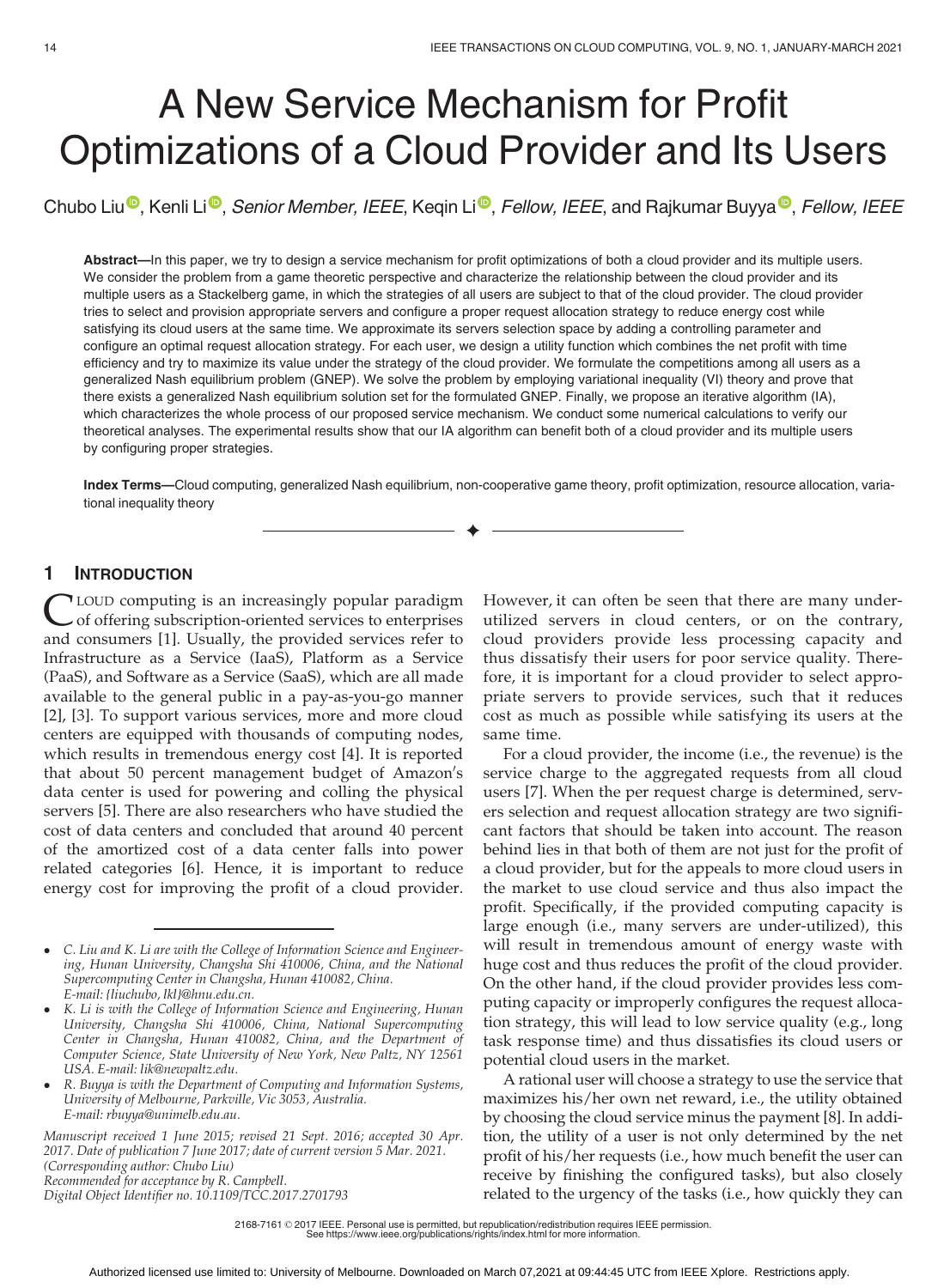TABLE 1 Comparison Between IA and the State-of-the-Art Schemes

|                                          | Schemes Perspective(s) | Energy saving<br>technique                                                                                                                                                                                                     | Characteristic |
|------------------------------------------|------------------------|--------------------------------------------------------------------------------------------------------------------------------------------------------------------------------------------------------------------------------|----------------|
| [7]<br>[11]<br>[12]<br>[13]<br><b>IA</b> | and users              | Cloud provider Continuous DVFS<br>Cloud provider Powering off servers Heuristic<br>Cloud provider VM consolidation Heuristic<br>Cloud provider Powering off servers Heuristic<br>Cloud provider Powering off servers Heuristic | Optimal        |

be finished). The same amount of tasks are able to generate more utility for a cloud user if they can be completed within a shorter period of time in the cloud center [8]. However, considering from energy saving and economic reasons, it is irrational for a cloud provider to provide enough computing resources to complete all requests in a short period of time. Therefore, multiple cloud users have to configure the amount of requests in different time slots. Since the requests from users are submitted randomly, in our paper, we approximately characterize the request arrivals as a Poisson process [9]. Since the payment and time efficiency of each of the cloud users are affected by the decisions of others, it is natural to analyze the behaviors of these users as strategic games [10].

In this paper, we try to design a new service mechanism for profit optimizations of both a cloud provider and its multiple users. We consider the problem from a game theoretic perspective and characterize the relationship between the cloud provider and its users as a Stackelberg game, in which the strategies of all users are subject to that of the cloud provider. In our mechanism, the cloud provider tries to select appropriate servers and configure a proper request allocation strategy to reduce energy cost while satisfying its users at the same time.

The main contributions of this paper are listed as follows.

- We characterize the relationship between the cloud provider and its users as a Stackelberg game, and try to optimize the profits of both a cloud provider and its users at the same time.
- We formulate the competitions among all users as a generalized Nash equilibrium problem (GNEP), and prove that there exists a generalized Nash equilibrium solution set for the formulated GNEP.
- We solve the GNEP by employing varational inequality (VI) theory and propose an iterative algorithm (IA) to characterize the whole process of our proposed service mechanism.

Experimental results show that our IA algorithm can benefit both of the cloud provider and its multiple users by configuring proper strategies.

The rest of the paper is organized as follows. Section 2 presents the related works. Section 3 describes the models of the system and presents the problem to be solved. Section 4 formulates the problem into a Stackelberg game, which consists of a leader and a set of followers. We analyze the strategies for both of the leader and the followers. Many analyses and several subalgorithms are presented in this section. Section 5 is developed to verify our theoretical analysis and show the effectiveness of our proposed algorithm. We conclude the paper with future work in Section 6.

# 2 RELATED WORK

Some works have been done for profit optimizations of cloud centers in the literature [7], [11], [12], [13]. The methods are presented in Table 1. In [12], Lampe et al. proposed a heuristic method to tackle profit maximization for a cloud provider. They focus on auction profit maximization in the context of multiple virtual machines (VMs). In [13], Goudarzi and Pedram developed a heuristic to deal with profit maximization in cloud computing system with service level agreements. They try to reduce cost by powering off appropriate servers, i.e., selecting appropriate servers to provide services. More recently, Cao et al. [7] proposed an optimal method for energy saving under continuous dynamic voltage frequency scaling (DVFS) environment. Specifically, they try to configure appropriate speed for each server to save energy. However, as shown in Table 1, all these methods mainly consider from the perspective of the cloud provider.

To our knowledge, hardly any previous works investigate multiple users' profit optimizations, let alone optimizing the profits of a cloud provider and its users at the same time. In this work, we first try to optimize multiple users' profits. Since multiple cloud users compete for using the resources of a cloud provider, and the utility of each user is affected by the decisions (service request strategies) of other users, it is natural to analyze the behaviors of such systems as strategic games [14].

Game theory provides a framework to explain and address the interactive decision situations where the goals and preferences of the participating users are in conflict [15], [16]. It is a formal study of conflicts and cooperation among multiple users [17] and a powerful tool for the design and control of multiagent systems [18]. Due to its advantages, there has been a growing interest in adopting cooperative and non-cooperative game theoretic approaches to various areas such as scheduling [19], communications [20], and evolution of cooperation [21]. A more general framework suitable for investigating and solving various equilibrium models, even when game theory may fail, is the variational inequality theory which is applicable to a very general class of problems in nonlinear analysis [22]. For more works on game theory, the reader is referred to [23], [24], [25].

As presented in Section 1, energy cost is one of the most important factors that should be taken into account for a cloud provider to increase its profit. Many works have also been done on energy saving in the literature [26], [27], [28], [29]. In [28], Mei et al. proposed an energy-aware scheduling algorithm for sporadic tasks. The authors try to reduce energy consumption by using dynamic voltage frequency scaling technique. In [29], based on DVFS technique and the concept of slack sharing among processors, the authors also proposed two novel energy-aware scheduling algorithms. Similar works can also be found in [26], [27].

However, according to [30], even an energy efficient server still consues about half of its full power when doing no work. Therefore, powering off idle servers when possible is regarded as an effective way to reduce energy cost, especially during off-peak traffic hours for a relative long period of time [31]. In this work, we try to power off some idle servers (i.e., select appropriate servers to provide services) to reduce energy cost for the cloud provider. In addition, we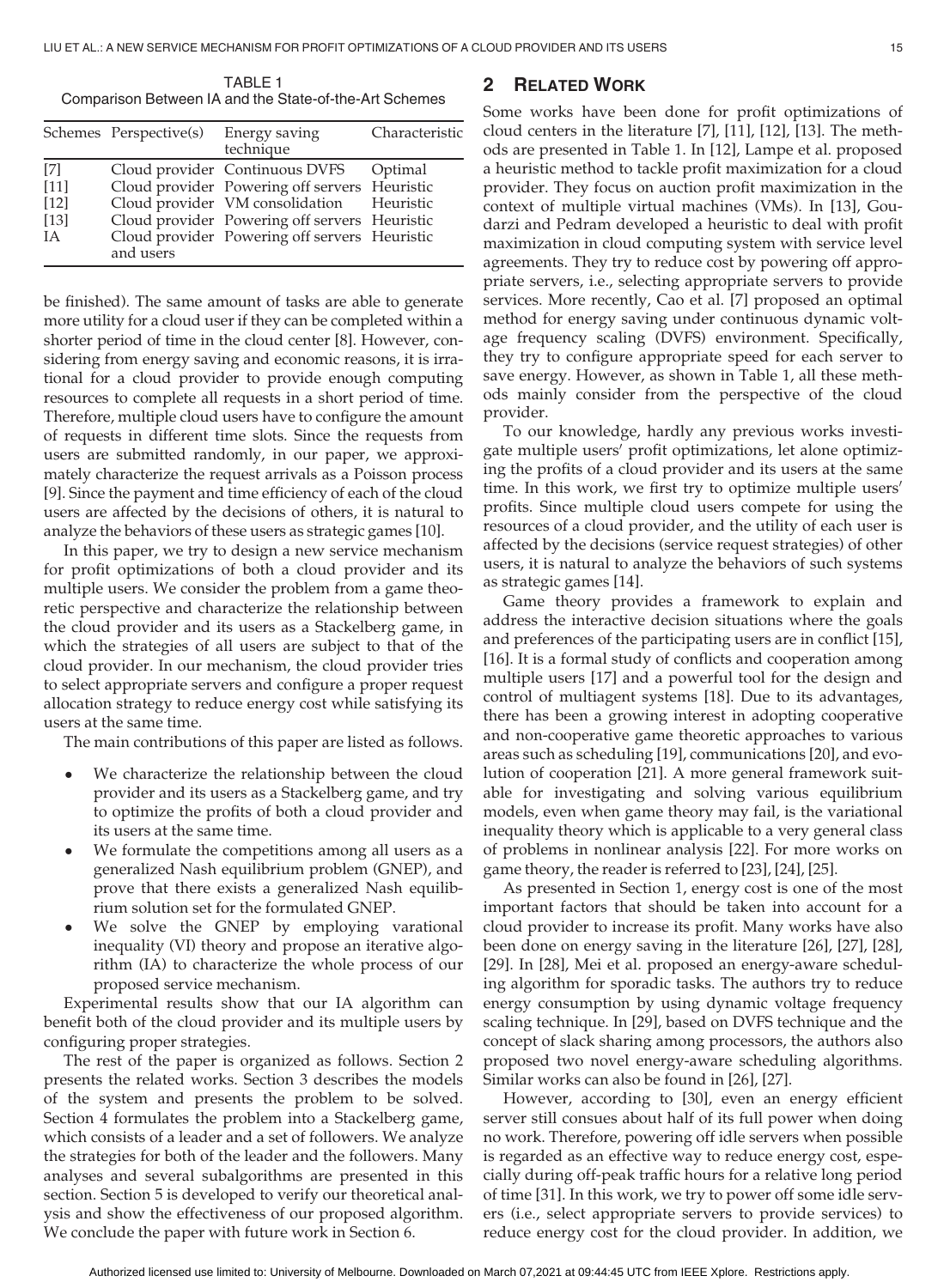

Fig. 1. Architecture model.

configure server selection strategy for multiple time slots, i.e., for a relative long period of time.

# 3 SYSTEM MODEL AND PROBLEM FORMULATION

In this section, we first present our system models and then formulate the profit optimization problem. We consider the context of a cloud provider with multiple cloud users. The cloud provider is assumed to be equipped with  $m$  heterogeneous multicore servers. We denote the set of servers as  $M = \{1, 2, \ldots, m\}$ . Each server  $j$  ( $j \in M$ ) consists of  $c_j$  cores and similar to [9], it is modeled by an  $M/M/c$  queueing system. We denote the set of cloud users as  $\mathcal{N} = \{1, 2, \ldots, n\}.$ The requests from each of the cloud users are assumed to follow a Poisson process.

We summarize all the notations used in this section in the notation table (see Section 1 of the supplementary material, which can be found on the Computer Society Digital Library at [http://doi.ieeecomputersociety.org/](http://doi.ieeecomputersociety.org/10.1109/TCC.2017.2701793) [10.1109/TCC.2017.2701793](http://doi.ieeecomputersociety.org/10.1109/TCC.2017.2701793)).

#### 3.1 Architecture Model

In this section, we model the architecture of our proposed service mechanism, in which the cloud provider can select an appropriate servers subset S from M (i.e.,  $S \subseteq M$ ) to provide services for the H future time slots, and configure a proper strategy  $p_S = (p_S^1, \ldots, p_S^H)$  with  $p_S^h = (p_j^h)_{j \in S}$  ( $h \in H$ ) to allo-<br>cate the aggregated requests to the selected servers, such that cate the aggregated requests to the selected servers, such that the average response time over all cloud users (see Eq. (14)) is minimized, while its multiple users can make an appropriate request decision according to the selected servers and allocation strategy. As shown in Fig. 1, each user  $i$   $(i \in \mathcal{N})$  is equipped with a utility function  $(U_i)$  and a request configuration strategy  $(\lambda_i)$ , i.e., the request strategy over H future time slots. All requests enter a queue to be processed by the cloud center. Let  $\lambda_{\Sigma}$  be the aggregated request vector, then we have  $\lambda_{\Sigma} = \sum_{i \in \mathcal{N}} \lambda_i$ . The cloud provider tries to select an appropriate servers subset  $S$ , configure an appropriate allocation strategy  $p_{S}$ , and publishes some information (e.g., per request charge  $r$ , server subset  $S$ , and the corresponding allocation strategy  $p_S$ , current aggregated requests  $\lambda_{\Sigma}$ ) on the informa-<br>tion exchange model. When multiple years try to configure tion exchange model. When multiple users try to configure appropriate request strategies, they first get information from the exchange module, then compute proper request strategies such that their own utilities are maximized and send the newly strategies to the cloud provider.

The computation and communication process can be automatically done by a software. If a user wants to have a

look at the aggregated requests  $\lambda_{\Sigma}$  in the process, he/she just needs to press a button of the software to ask for the cloud provider to send the newly updated value of  $\lambda_{\Sigma}$ . Take one day as an example, i.e.,  $H = 24$  (from 20:00 to 20:00 of the next day), with one hour a time slot. The cloud provider sets 20:00 to ensure the users who use its service and compute their corresponding strategies over the next 24 hours. That is to say, each user has two steps to make cloud service reservation. First, before 20:00, the users who want to use the cloud service register their informations. Second, the cloud provider collects the informations of its registered users and ensures the agreements at 20:00. If a user registers after 20:00, then he/she tries to make the next negotiation, i.e., waits for the next round.

#### 3.2 Energy Cost Model

We consider energy consumption model in the context of our proposed heterogeneous multicore server system. Energy consumption and circuit delay in complementary metal-oxide semiconductor (CMOS) can be accurately modeled by simple equations, even for complex microprocessor circuits [9]. The energy consumption of a CMOS-based processor is defined as the summation of capacitive, short-circuit, and leakage energy [32]. However, the dominant component in a well-designed circuit is capacitive energy  $E$ , which is approximately defined as

$$
E = dCV^2f,\t\t(1)
$$

where  $d$  is the number of switches per clock cycle,  $C$  is the total capacitance load,  $V$  is the supply voltage, and  $f$ is the frequency. The processing capacity of a processor  $\mu$  is usually linearly proportional to the clock frequency, i.e.,  $\mu \propto f$ . With reference to [9], [33], we also obtain  $f \propto V^{\phi}$  with  $0 < \phi \leq 1$ , which implies that  $V \propto f^{1/\phi}$ . Therefore, we know that the energy consumption is  $E \propto f^a$  and  $E \propto \mu^a$ , where  $a = 1 + 2/\phi \geq 3$ . In this paper, we assume that

$$
E = \xi \mu^a,\tag{2}
$$

where  $\xi$  is a corresponding factor. Denote  $\chi$  as the cost of one unit of energy and let  $E_j$  be the energy consumption of server  $j$  ( $j \in M$ ) in a unit of time. According to Eq. (2), we obtain

$$
E_j = \chi c_j \xi_j \mu_j^{a_j},\tag{3}
$$

where  $\mu_i$  is the processing rate of one core of server j,  $\xi_i$  and  $a_j$  are the corresponding energy consumption factors.

#### 3.3 Request Profile Model

We consider a user request model similar to [34], [35], where the user i's  $(i \in \mathcal{N})$  request profile over the H future time slots is formulated as time slots is formulated as

$$
\lambda_i = \left(\lambda_i^1, \ldots, \lambda_i^H\right),\tag{4}
$$

where  $\lambda_i^h$  ( $h \in \mathcal{H}$ ) is the arrival rate of requests from user *i* in the *h*<sup>th</sup> time slot and it is subject to the constraint the hth time slot and it is subject to the constraint  $0 \leq \lambda_i^h \leq \Lambda_i$ , where  $\Lambda_i$  denotes user i's maximal requests in  $\lambda_i$  time slot. The requests from each of the users in different a time slot. The requests from each of the users in different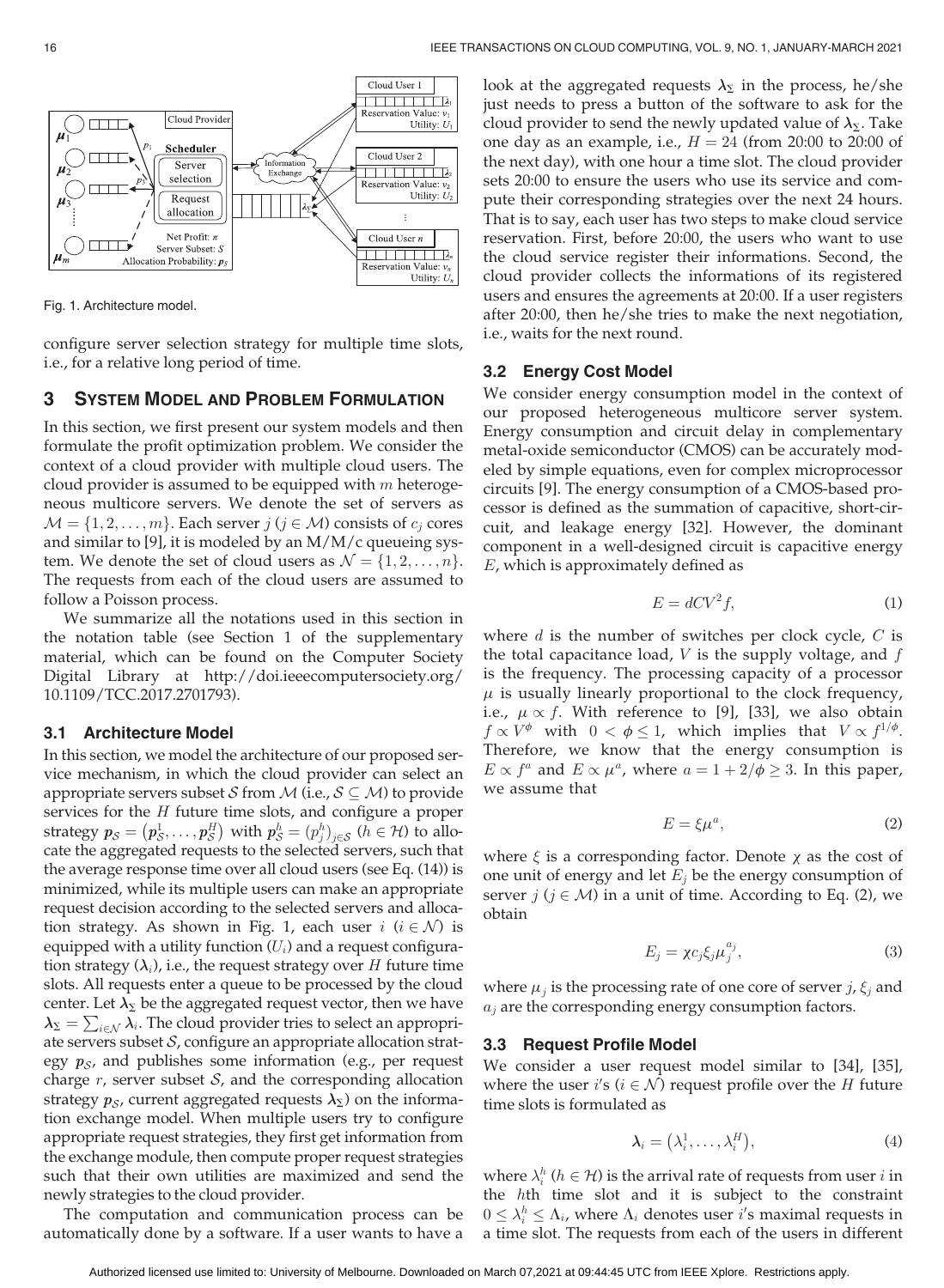time slots are assumed to follow a Poisson process. The individual strategy set of user  $i$  can be expressed as

$$
\mathcal{Q}_i = \left\{ \lambda_i | 0 \le \lambda_i^h \le \Lambda_i, \forall h \in \mathcal{H} \right\},\tag{5}
$$

where  $\mathcal{H} = \{1, \ldots, H\}$  is the set of all H future time slots.

# 3.4 Cloud Service Model

The cloud provider is equipped with a request scheduler and  $m$  heterogeneous multicore servers. Each server  $j$  $(j \in M)$  consists of  $c_j$  cores and similar to [9], it is modeled by an M/M/c queuing system. We assume that all of the servers differ in their processing capacities and energy consumptions. The processing capacity of one core of server  $j$  $(j \in \mathcal{M})$  is presented by its service rate  $\mu_j$ . Energy consumption factors  $\xi_i$  and  $a_i$  are also different among different servers. The cloud provider only selects a servers subset S  $(S \subseteq M)$  to provide services.

Let  $p_i^h$  be the probability that each of the requests is assigned to server  $j$  ( $j \in S$ ) in time slot  $h$  ( $h \in H$ ) and  $\rho_j^h$  be the corresponding service utilization. Then we have the corresponding service utilization. Then we have  $\rho_j^h = p_j^h \lambda_{\Sigma}^h$ requests  $\sum_{i=1}^{h} \left( c_i \mu_j \right)$ , where  $\lambda_{\Sigma}^h$  denotes the aggregated requests from all cloud users in time slot  $h$ , i.e.,  $\lambda_2^h = \sum_{i=1}^n \lambda_i^h$ . Let  $\pi_{k,j}^h$  be the probability that there are k ser-<br>vice requests (waiting or being proceed) at server *i* in time vice requests (waiting or being proceed) at server  $j$  in time slot  $h$ . With reference to [9], we have

$$
\pi_{k,j}^h = \begin{cases}\n\pi_{0,j}^h \frac{\left(c_j \rho_j^h\right)^k}{k!}, & k < c_j; \\
\pi_{0,j}^h \frac{c_j^c \left(\rho_j^h\right)^k}{c_j!}, & k \ge c_j,\n\end{cases}
$$
\n(6)

where

$$
\pi_{0,j}^h = \left(\sum_{l=0}^{c_j-1} \frac{\left(c_j \rho_j^h\right)^l}{l!} + \frac{\left(c_j \rho_j^h\right)^{c_j}}{c_j!} \cdot \frac{1}{1-\rho_j^h}\right)^{-1}.\tag{7}
$$

The probability of queuing (i.e., the probability that a newly submitted request must wait due to all cores of server  $j$  are busy) is

$$
P_{q,j}^h = \sum_{k=c_j}^{\infty} \pi_{k,j}^h = \frac{\pi_{c_j,j}^h}{1 - \rho_j^h}.
$$
 (8)

The average number of service requests in time slot  $h$  (in waiting or in execution) at server  $j$  is

$$
\bar{N}_j^h = \sum_{k=0}^{\infty} k \pi_{k,j}^h = c_j \rho_j^h + \frac{\rho_j^h}{1 - \rho_j^h} P_{q,j}^h.
$$
 (9)

Applying Little's result, we obtain the average response time at server  $j$  as

$$
\bar{T}_j^h = \frac{\bar{N}_j^h}{p_j^h \lambda_\Sigma^h} = \frac{1}{p_j^h \lambda_\Sigma^h} \left( c_j \rho_j^h + \frac{\rho_j^h}{1 - \rho_j^h} P_{q,j}^h \right),\tag{10}
$$

where  $P_{q,i}^{h}$  represents the probability that the incoming requests at server  $j$  need to wait in queue in time slot  $h$ . In this paper, we assume that all of the selected servers will likely keep busy, because if not so, some servers could be removed to reduce mechanical wear and energy cost. Therefore,  $P_{q,j}^{h}$  ( $\forall j \in S$ ) is assumed to be 1, and we have have

$$
\bar{T}_j^h = \frac{1}{p_j^h \lambda_{\Sigma}} \left( c_j \rho_j^h + \frac{\rho_j^h}{1 - \rho_j^h} \right) = \frac{1}{\mu_j} + \frac{1}{c_j \mu_j - p_j^h \lambda_{\Sigma}^h}.
$$
 (11)

With a request rate of  $\lambda_i^h$   $(i \in \mathcal{N})$  in time slot  $h$   $(h \in \mathcal{H})$ , we average response time of user i on server  $i$   $(i \in \mathcal{S})$  is the average response time of user i on server  $j$  ( $j \in S$ ) is given by

$$
\bar{T}_{ij}^h = \frac{p_j^h \lambda_i^h}{\mu_j} + \frac{p_j^h \lambda_i^h}{c_j \mu_j - p_j^h \lambda_\Sigma^h}.
$$
\n(12)

We derive the mean response time of user  $i$  ( $i \in \mathcal{N}$ ) over all servers as

$$
\bar{T}_i^h = \sum_{j \in \mathcal{S}} p_j^h \bar{T}_{ij}^h = \sum_{j \in \mathcal{S}} \left( \frac{\left(p_j^h\right)^2 \lambda_i^h}{\mu_j} + \frac{\left(p_j^h\right)^2 \lambda_i^h}{c_j \mu_j - p_j^h \lambda_\Sigma^h} \right),\tag{13}
$$

and the average response time over all users as

$$
\bar{T}^h = \sum_{i \in \mathcal{N}} \left( \frac{\lambda_i^h}{\lambda_{\Sigma}^h} \bar{T}_i^h \right) = \sum_{i \in \mathcal{N}} \left( \frac{\lambda_i^h}{\lambda_{\Sigma}^h} \sum_{j \in \mathcal{S}} p_j^h \bar{T}_{ij}^h \right)
$$

$$
= \sum_{i \in \mathcal{N}} \frac{\left( \lambda_i^h \right)^2}{\lambda_{\Sigma}^h} \sum_{j \in \mathcal{S}} \left( \frac{\left( p_j^h \right)^2}{\mu_j} + \frac{\left( p_j^h \right)^2}{c_j \mu_j - p_j^h \lambda_{\Sigma}^h} \right). \tag{14}
$$

#### 3.5 Problem Formulation

Now, let us consider user i's  $(i \in \mathcal{N})$  utility in time slot h. A rational cloud user will seek a strategy to maximize its rational cloud user will seek a strategy to maximize its expected net reward by finishing the tasks, i.e., the benefit obtained by choosing the cloud service minus its total payment. We denote user i' net reward in time slot h by  $R_i^h$ , where  $R_i^h = (b - r)\lambda_i^h$  with b and r denoting the benefit factor (the reward obtained by one task request) and the charge tor (the reward obtained by one task request) and the charge factor (the cost by finishing one task request in cloud computing), respectively. On the other hand, since a user will be more satisfied with much faster service, we also take the response time of the user into account. Note that service time utility will be deteriorated with the delay of time slots. Hence, in this paper, we assume that the deteriorating rate of time utility is  $\delta (\delta > 1)$ . Denote the  $\hat{T}^h_i$  as the time utility of user *i* in time slot *b*. Then we have  $\hat{T}^h_i = s^h \hat{T}^h$ . More forof user *i* in time slot *h*. Then we have  $\hat{T}_i^h = \delta^h \overline{T}_i^h$ . More for-<br>mally the utility of user *i*  $(i \in \mathcal{N})$  in time slot *h* is defined as mally, the utility of user  $i$   $(i \in \mathcal{N})$  in time slot h is defined as

$$
U_i^h(\lambda_i^h, \lambda_{-i}^h) = w_i R_i^h - \hat{T}_i^h = w_i (b - r) \lambda_i^h - \delta^h \bar{T}_i^h, \qquad (15)
$$

where  $\lambda_{-i}^h = (\lambda_1^h, \dots, \lambda_{i-1}^h, \lambda_i^h, \dots, \lambda_n^h)$  denotes the vector of all users' required profile in time slot *h* except that of user *i* all users' request profile in time slot  $h$  except that of user  $i$ , and  $w_i$  ( $w_i > 0$ ) is a weight factor, which reflects the importance of net benefit compared with time utility. Note that, when the average response time is low, the users may submit more requests and thus impact the aggregated requests in cloud center.

We obtain the total utility obtained by user  $i$  ( $i \in \mathcal{N}$ ) over all  $H$  future time slots as

Authorized licensed use limited to: University of Melbourne. Downloaded on March 07,2021 at 09:44:45 UTC from IEEE Xplore. Restrictions apply.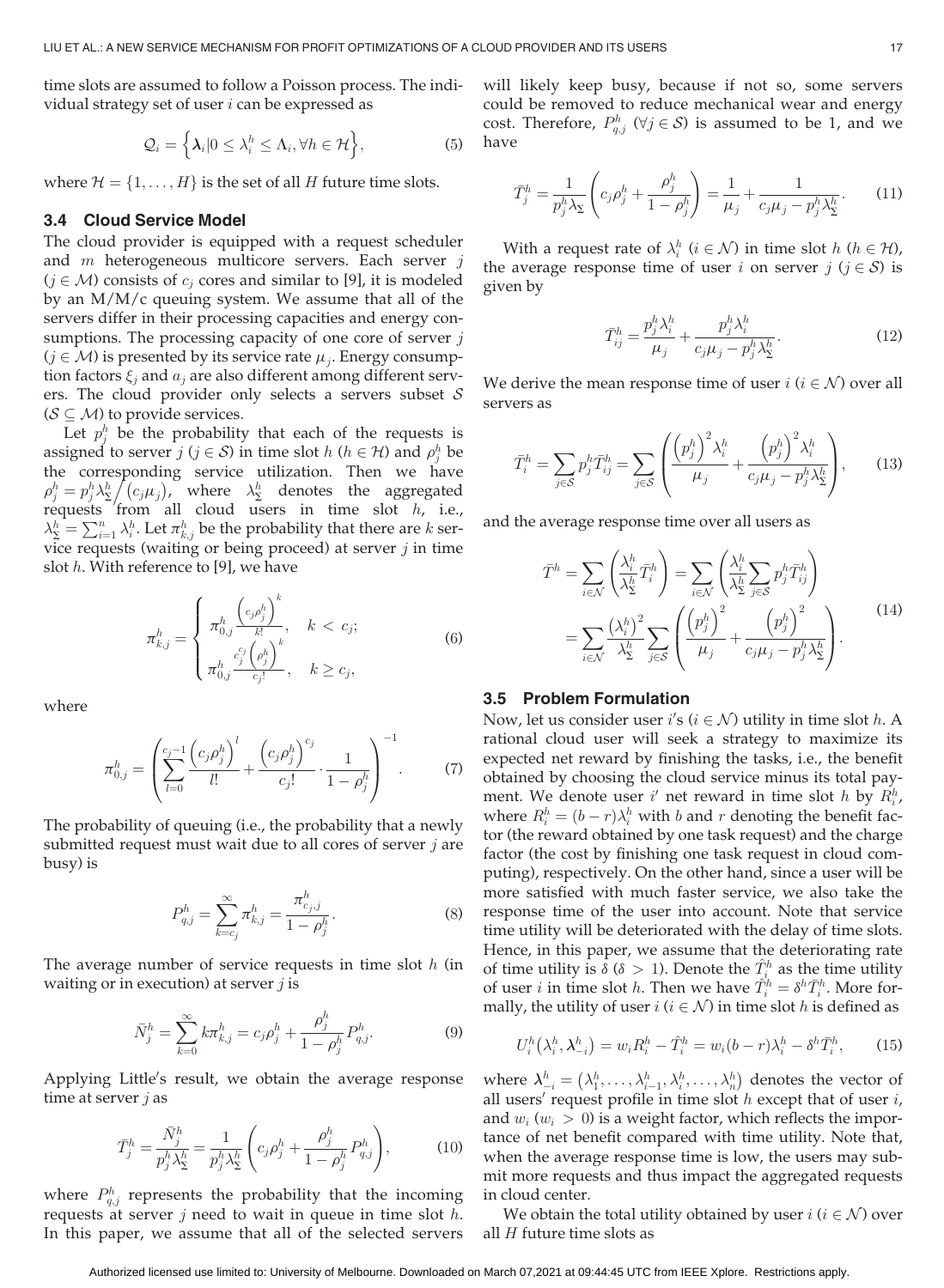$$
U_i(\lambda_i, \lambda_{-i}) = \sum_{h \in \mathcal{H}} U_i^h(\lambda_i^h, \lambda_{-i}^h)
$$
  
= 
$$
\sum_{h \in \mathcal{H}} (w_i(b-r)\lambda_i^h - \delta^h \bar{T}_i^h),
$$
 (16)

where  $\lambda_{i-1} = (\lambda_1, \ldots, \lambda_{i-1}, \lambda_{i+1}, \ldots, \lambda_n)$ <br>1 vectors of all users' request denotes the  $(n-1)H \times 1$  vectors of all users' request profile except that of user *i*. In this paper, we assume that each user  $i$  ( $i \in \mathcal{N}$ ) has a reservation value  $v_i$ . That is to say, cloud user i will prefer to use the cloud service if  $U_i(\lambda_i, \lambda_{-i}) \ge v_i$  and refuse<br>to use the cloud service otherwise to use the cloud service otherwise.

For the cloud provider, its objective is trying to select an appropriate servers subset  $S$  from  $M$  and configure a proper request allocation strategy  $p_{\rm S}$ , such that its net reward, i.e., the charge to all cloud users minus its energy cost, is maximized. We denote  $\pi$  as the net profit, then the cloud provider's problem is to maximize the value  $\pi$ . That is,

maximize 
$$
\pi(S, p_S) = r \sum_{i \in \mathcal{N}} \sum_{h \in \mathcal{H}} \lambda_i^h - H \sum_{j \in S} E_j, S \subseteq \mathcal{M}
$$
,  
s.t.  $U_i(\lambda_i, \lambda_{-i}) \ge v_i, \lambda_i \in \mathcal{Q}_i, \forall i \in \mathcal{N}$ ,  
 $p_j^h \lambda_{\Sigma}^h < c_j \mu_j, \forall j \in S, \forall h \in \mathcal{H}$ ,  
 $\sum_{j \in S} p_j^h = 1, \forall h \in \mathcal{H}$ . (17)

# 4 GAME FORMULATION AND ANALYSES

Since the multiple users have to compete for using the computing resources, and their strategies are subject to that of the cloud provider, we formulate the relationship between the cloud provider and its multiple users into a Stackelberg game. For the cloud provider, we try to approximate its server selection solution space by using a control parameter and configure an appropriate request allocation strategy to the selected servers. For the multiple users, we characterize their competitions as a non-cooperative game and formulate them into a generalized Nash equilibrium problem. By employing variational inequality theory, we analyze the the formulated GNEP. Then, we propose an iterative algorithm to compute appropriate strategies for both the cloud provider and its multiple users.

#### 4.1 Game Formulation

Game theory studies the problems in which multiple players try to maximize their utilities or minimize their disutilities. In this section, we characterize the optimization problem presented in Section 3.5 as a Stackelberg game, which is a sequential game played between a Leader and a set of Followers [36]. All of them try to maximize their own utilities.

In our work, the cloud provider plays the role of the leader, who tries to select an appropriate servers subset  $S$  from  $M$ and configure a proper request allocation strategy  $p<sub>S</sub>$  to the selected servers, such that it can appeal user requests as many as possible while its cost is relatively low. We denote  $\mathcal{Q}_L$  as the servers selection space, then  $\mathcal{Q}_L$  can be expressed as

$$
\mathcal{Q}_L = \{ \mathcal{S} | \mathcal{S} \subseteq \mathcal{M} \}. \tag{18}
$$

Each cloud user is regarded as a follower, i.e., the set of followers is the *n* cloud users. Notice that when given  $S$  and  $p_S$ , the workload of each server  $j$   $(j \in S)$  in time slot h

 $(h \in H)$  never exceeds its processing capacity, i.e.,  $p_j^h \lambda_2^h \leq c_j \mu_j$  ( $\forall j \in S$ ). We denote  $\sigma$  as a relative small constant and add the constraint  $\lambda_2^h \leq (1 - \sigma) \lambda^h$  where  $\lambda^h =$ stant and add the constraint  $\lambda_2^h \leq (1 - \sigma) \lambda_{\text{up}}^h$ , where  $\lambda_{\text{up}}^h$  min  $\leq \frac{\sigma}{2} C \mu / n^h$ . Then the request strategy set of use  $\min_{j \in S} \{c_j \mu_j / p_j^h\}$ . Then the request strategy set of user it  $(i \in \mathcal{N})$  can be expressed as  $(i \in \mathcal{N})$  can be expressed as

$$
\hat{\mathcal{Q}}_i(\lambda_{-i}) = \mathcal{Q}_i \cap \left\{ \lambda_i \middle| \sum_{i=1}^n \lambda_i^h \le (1 - \sigma) \lambda_{\text{up}}^h, \forall h \in \mathcal{H} \right\}.
$$
 (19)

Then, the joint strategy set of all followers is given by  $\mathcal{Q}_F = \mathcal{Q}_1 \times \cdots \times \mathcal{Q}_n.$ 

A Stackelberg game assumes certain decision power for both the leader and followers, with the leader processing a higher priority. The followers have to make their decisions subject to the leader's strategy [37] and try to maximize their own utilities. Therefore, the profit maximization problem of the cloud provider can be formulated as the following optimization problem (OPT):

maximize 
$$
\pi(S, p_S) = r \sum_{i \in \mathcal{N}} \sum_{h \in \mathcal{H}} \lambda_i^h - H \sum_{j \in \mathcal{S}} E_j, S \in \mathcal{Q}_L,
$$
  
s.t.  $\lambda_i \in \arg \max_{\lambda_i' \in \hat{\mathcal{Q}}_i(\lambda_{-i})} U_i(\lambda_i', \lambda_{-i}), \forall i \in \mathcal{N}.$  (20)

Theorem 4.1. Above OPT problem is NP-hard.

Proof. A complete proof of the theorem is given in the supplementary material, available online.  $\Box$ 

#### 4.2 Leader's Strategy Analysis

We now consider the problem from the perspective of the cloud provider. We try to reduce the servers selection space by using an approximated one. We also configure an optimal request allocation strategy for the aggregated requests.

## 4.2.1 Solution Space Approximation

To reduce the solution space  $(Q_L)$ , we use a parameter  $\varepsilon$  to categorize all the elements in  $\mathcal{Q}_L$  and reduce some server subsets, which provide similar processing capacities.

We notice that a server  $j$  ( $j \in M$ ) gains net profit at most  $P_i$  in each time slot for the cloud provider, where  $P_i = rc_i\mu_i - E_j$ . Therefore, we use  $P_i$  to characterize the server  $j$  ( $j \in M$ ) during our approximation process. In this paper, the value  $P_i$  ( $\forall j \in \mathcal{M}$ ) is assumed to be greater than zero. We denote  $P_T(\mathcal{S})$  as the largest possible profit gained by all servers in S. Then we have  $P_T(\overline{S}) = \sum_{j \in S} P_j$ . Arrange all of the server subsets  $S^{(1)}S^{(2)}$   $S^{(2)}$   $S^{(2)}$  in  $O_2$  such that all of the server subsets  $S^{(1)}, S^{(2)}, \ldots, S^{(|\mathcal{Q}_L|)}$  in  $\mathcal{Q}_L$ , such that  $P_T(S^{(1)}) \leq P_T(S^{(2)}) \leq \ldots \leq P_T(S^{(|\mathcal{Q}_L|)})$ . We try to reduce  $P_T(\mathcal{S}^{(1)}) \leq P_T(\mathcal{S}^{(2)}) \leq \cdots \leq P_T(\mathcal{S}^{(|\mathcal{Q}_L|)}).$  We try to reduce some elements in  $Q_L$  to an approximated solution space  $Q_L^{(\varepsilon)}$ <br>such that for each server subset S in O, there exists an ele-, such that for each server subset  $S$  in  $\mathcal{Q}_L$ , there exists an element  $S^{(\varepsilon)}$   $(S^{(\varepsilon)} \in \mathcal{Q}_{L}^{(\varepsilon)})$  satisfying  $P_T(S) \leq (1 + \varepsilon)P_T(S^{(\varepsilon)})$ .<br>The idea is formalized in Algorithm 1 The idea is formalized in Algorithm 1.

Given  $\varepsilon, r, \mu, E$ , and  $\overline{\mathcal{M}}$ , where  $\mu = (\mu_j)_{j \in \mathcal{M}}$  and  $E =$ <br>  $\Delta$  the algorithm *Colcualte*  $Q^{(\varepsilon)}$  *finds* an approximated  $(E_j)_{j \in \mathcal{M}}$ , the algorithm *Calcualte*  $\mathcal{Q}_L^{(\varepsilon)}$  finds an approximated solution space  $\mathcal{Q}_L^{(\varepsilon)}$  for  $\mathcal{O}_L$ . The key idea is trying to reduce  $\sum_{L=0}^{\infty} \frac{1}{2} \sum_{j,k=0}^{\infty}$  for  $\mathcal{Q}_L$ . The key idea is trying to reduce<br>solution space  $\mathcal{Q}_L^{(k)}$  for  $\mathcal{Q}_L$ . The key idea is trying to reduce solution space by selecting some server subset representatives and removing similar ones (Steps 7-11). At the beginning, we set  $Q_L^{(\varepsilon)}$  as  $\{\emptyset\}$ , which only contains an empty subset<br>(Step 1) Then for a server  $i (i \in M)$  we merge it into each (Step 1). Then, for a server  $j$  ( $j \in M$ ), we merge it into each of the subsets in  $Q_L^{(\varepsilon)}$  (Steps 3-5) and resort the subsets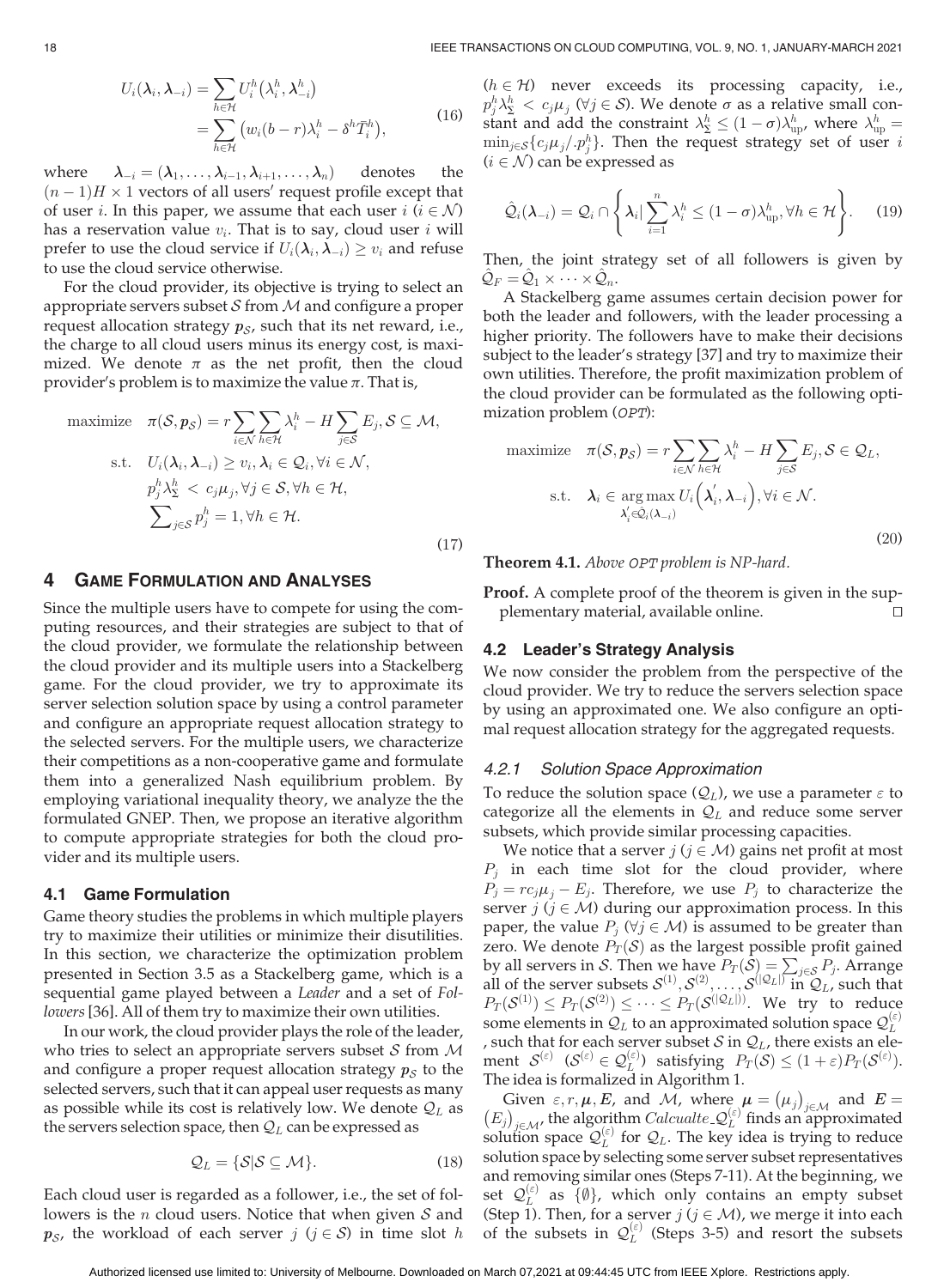according to their largest possible gained profits (Step 6). After resorting, we try to remove some later elements  $\mathcal{S}^{(l)}$  $(S^{(l)} \in \mathcal{Q}_L)$  if there exists a previous one  $\mathcal{S}^{(p)}$   $(S^{(p)} \in \mathcal{Q}_L)$  satisfying  $P_T(\mathcal{S}^{(l)}) \leq (1+\varepsilon)P_T(\mathcal{S}^{(p)})$  (Steps 7-11). This process<br>is terminated when all the servers in M are considered is terminated when all the servers in M are considered.

Algorithm 1. Calculate  $\mathcal{Q}_L^{(\varepsilon)}(\varepsilon,r,\mu,E,\mathcal{M})$ 

Input:  $\varepsilon$ ,  $r$ ,  $\mu$ ,  $E$ ,  $\mathcal{M}$ . **Output:**  $Q_L^{(\varepsilon)}$ .<br>1. Initializat 1: *Initialization*: For each server  $j$  ( $j \in M$ ), calculate  $P_j$ . Set  $\mathcal{Q}_L^{(\varepsilon)} = \{\emptyset\}.$ for (each serve 2: **for** (each server  $j \in M$ ) **do**<br>3: **for** (each element  $S \in \mathcal{Q}$ ) 3: for (each element  $S \in \mathcal{Q}_L^{(\varepsilon)}$ ) do 4. Merge server *i* into set *S* i e 4: Merge server *j* into set *S*, i.e., set *S*  $\leftarrow$  *S* $\cup$  {*j*}.<br>5: end for end for 6: Sort the elements in  $\mathcal{Q}_L^{(\varepsilon)}$  such that  $P_{\text{Tr}}(S^{(1)}) < P_{\text{Tr}}(S^{(2)}) < \ldots < P_{\text{Tr}}(S^{(1)})$  $Pr(S^{(1)}) \le Pr(S^{(2)}) \le \cdots \le Pr(S^{(|\mathcal{Q}_L^{(\varepsilon)}|)}).$ 7: for (i from 1 to  $|Q_L^{(\varepsilon)}| - 1$ ) do<br>8: if  $(P_T(S^{(i+1)}) < (1 + \varepsilon)P_T(s)$ 7: for (*i* from 1 to  $|Q_L^{(s)}| - 1$ ) do<br>8: if  $(P_T(S^{(i+1)}) \leq (1+\varepsilon)P_T(S^{(i)}))$  then<br>0. Remeves  $S^{(i+1)}$  from  $Q^{(s)}$  i.e. ast 9: Remove  $S^{(i+1)}$  from  $Q_L^{(\varepsilon)}$ , i.e., set  $\mathcal{Q}_L^{(\varepsilon)} \leftarrow \mathcal{Q}_L^{(\varepsilon)} - \left\{ \mathcal{S}^{(i+1)} \right\}.$ rd if  $10:$ 11: end for 12: end for 13: **return**  $Q_L^{(\varepsilon)}$ .

Theorem 4.2. The time complexity of Algorithm 1 is  $\Theta(m\mathcal{L}^{(\varepsilon)}\log\mathcal{L}^{(\varepsilon)})$ , where

$$
\mathcal{L}^{(\varepsilon)} = \frac{(1+\varepsilon)\ln P_T(\mathcal{M})}{\varepsilon},\tag{21}
$$

with  $P_T(\mathcal{M}) = \sum_{j \in \mathcal{M}} (r c_j \mu_j - E_j).$ 

Proof. We first derive an upper bound of the length of set  $Q_L^{(\varepsilon)}$ . As can be seen from Algorithm 1, after steps 7-11,<br>two continuous elements S and S' (S S'  $\in O^{(\varepsilon)}$ ) satisfy two continuous elements S and  $S'$   $(S, S' \in \mathcal{Q}_L^{(\varepsilon)})$  satisfy<br>the condition  $P_{\varepsilon}(S') / P_{\varepsilon}(S) > 1 + \varepsilon$ . That is to say for the condition  $P_T(S')/P_T(S) > 1 + \varepsilon$ . That is to say, for<br>any two elements  $S S' \in O^{(\varepsilon)}$   $P_T(S')/P_T(S) > 1 + \varepsilon$ any two elements  $S, S \in \mathcal{Q}_L^{(\varepsilon)}$ ,  $P_T(S')$ <br>Therefore  $Q^{(\varepsilon)}$  contains element  $\emptyset$  and  $\sqrt{P_T(\mathcal{S}) > 1 + \varepsilon}.$ <br>may contain at Therefore,  $Q_L^{(\varepsilon)}$  contains element  $\emptyset$  and may contain at most other  $\lceil \log_{1+\varepsilon} P_T(\mathcal{M}) \rceil$  elements. Thus, the number of elements in set  $\mathcal{Q}_L^{(\varepsilon)}$  is at most

$$
\log_{(1+\varepsilon)} P_T(\mathcal{M}) + 1 = \frac{\ln P_T(\mathcal{M})}{\ln(1+\varepsilon)} + 1
$$
  

$$
\leq \frac{(1+\varepsilon)\ln P_T(\mathcal{M})}{\varepsilon} + 1.
$$

In Algorithm 1, we note that the for loop (Steps 3-5) requires  $\Theta(\mathcal{L}^{(\varepsilon)})$  to complete as well as the other for loop (Steps 7-11). In step 6, it takes at most  $\Theta(L^{(\varepsilon)} \log L^{(\varepsilon)})$  to see the elements in eqt  $\Theta^{(\varepsilon)}$ . Therefore, the enter for loop sort the elements in set  $Q_{L}^{(\varepsilon)}$ . Therefore, the outer for loop (Steps 2-12) takes time  $\Theta(m(2\mathcal{L}^{(\varepsilon)}+\mathcal{L}^{(\varepsilon)})\log\mathcal{L}^{(\varepsilon)})$  $\Phi = \Theta(m\mathcal{L}^{(\varepsilon)})$ . Thus, the time complexity of Algorithm 1 is  $\Theta(m + m\mathcal{L}^{(\varepsilon)}\log \mathcal{L}^{(\varepsilon)}) = \Theta(m\mathcal{L}^{(\varepsilon)}\log \mathcal{L}^{(\varepsilon)})$ . This completes the proof and the result follows.  $\Box$ 

#### 4.2.2 Request Distribution Analysis

After a servers subset is determined, the cloud provider has to consider an appropriate request allocation strategy, such that the average response time over all users (see Eq. (14)) is minimized and thus satisfies and appeals more cloud users. Before address the request allocation strategy, we first show two properties which are presented in Theorem 4.3 and Corollary 4.4.

**Theorem 4.3.** Consider a two server system such that  $\mu_i < \mu_k$  $(j, k \in \mathcal{M})$ , it is optimal to assign a certain amount of requests  $\lambda$  ( $\lambda < \lambda_{\Sigma}$  and  $\lambda < \mu_{j} + \mu_{k}$ ) to both of the servers. Namely,<br>the minimum  $\tilde{T}_{k}(r_{1},\lambda) + \tilde{T}_{k}((1-r_{1},\lambda))$  occurs at  $0 < r < 1$ the minimum  $\tilde{T}_k(xp_c) + \tilde{T}_j((1-x)p_c)$  occurs at  $0 < x < 1$ , where where

$$
\tilde{T}_l(xp_c) = \left(\frac{1}{\lambda_{\Sigma}} \sum_{i \in \mathcal{N}} \lambda_i^2\right) \left(\frac{(xp_c)^2}{\mu_l} + \frac{(xp_c)^2}{c_l\mu_l - xp_c\lambda_{\Sigma}}\right),\tag{22}
$$

 $l = j, k$ , and  $p_c = \lambda/\lambda_{\Sigma}$ .

**Proof.** From (22), we can observe that  $\tilde{T}_k(xp_c)$  and  $\tilde{T}_k(t-1-x)p$  are convex and thus  $\tilde{T}_k(xp) + \tilde{T}_k(t-1-x)p$  $\tilde{T}_j((1-x)p_c)$  are convex and thus  $\tilde{T}_k(xp_c) + \tilde{T}_j((1-x)p_c)$ <br>is a convex function. We try to obtain the minimum of is a convex function. We try to obtain the minimum of  $\tilde{T}_k(xp_c) + \tilde{T}_j((1-x)p_c)$  by analyzing its derivative for all  $0 \leq x \leq 1$ . After some algebraic calculation, we obtain  $0 \leq x \leq 1$ . After some algebraic calculation, we obtain

$$
\frac{d}{dx}(\tilde{T}_k(xp_c)) = \left(\frac{1}{\lambda_{\Sigma}} \sum_{i \in \mathcal{N}} \lambda_i^2\right) \frac{2xp_c^2}{\mu_k} + \left(\frac{1}{\lambda_{\Sigma}} \sum_{i \in \mathcal{N}} \lambda_i^2\right) \frac{2xp_c^2c_k\mu_k - (x)^2p_c^3\lambda_{\Sigma}}{(c_k\mu_k - xp_c\lambda_{\Sigma})^2},
$$

and

$$
\frac{d}{dx}(\tilde{T}_j((1-x)p_c)) = -\left(\frac{1}{\lambda_{\Sigma}}\sum_{i\in\mathcal{N}}\lambda_i^2\right)\frac{2(1-x)p_c^2}{\mu_j} - \left(\frac{1}{\lambda_{\Sigma}}\sum_{i\in\mathcal{N}}\lambda_i^2\right)\frac{2(1-x)p_c^2c_j\mu_j - (1-x)^2p_c^3\lambda_{\Sigma}}{(c_j\mu_j - (1-x)p_c\lambda_{\Sigma})^2}.
$$

Obviously,  $\frac{d}{dx}(\tilde{T}_k(xp_c) + \tilde{T}_j((1-x)p_c)) < 0$  at  $x = 0$ ,<br>  $\frac{d}{dx}(\tilde{T}_k(xp_c) + \tilde{T}_j((1-x)p_c)) > 0$  at  $x = 1$  Besides and  $\frac{d}{dx}(\tilde{T}_k(xp_c)^{n} + \tilde{T}_j((1-x)p_c)) > 0$  at  $x = 1$ . Besides, we can further obtain

$$
\frac{d^2}{dx^2} \left( \tilde{T}_k(xp_c) + \tilde{T}_j((1-x)p_c) \right)
$$
\n
$$
= \left( \frac{1}{\lambda_{\Sigma}} \sum_{i \in \mathcal{N}} \lambda_i^2 \right) \left( \frac{2p_c^2}{\mu_k} + \frac{2p_c^2 c_k^2 \mu_k^2}{(c_k \mu_k - x p_c \lambda_{\Sigma})^3} \right)
$$
\n
$$
+ \left( \frac{1}{\lambda_{\Sigma}} \sum_{i \in \mathcal{N}} \lambda_i^2 \right) \left( \frac{2p_c^2}{\mu_j} + \frac{2p_c^2 c_j^2 \mu_j^2}{(c_j \mu_j - (1-x)p_c \lambda_{\Sigma})^3} \right) > 0.
$$

Therefore,  $\frac{d}{dx}(\tilde{T}_k(xp_c) + \tilde{T}_j((1-x)p_c))$  is strictly increasing over  $0 \le x \le 1$  so long as  $x\lambda < \mu_k$  and  $(1-x)\lambda$ <br>  $\le \mu_k$  that is for all feasible assignments  $< \mu_{i}$ , that is, for all feasible assignments.

Thus, the minimum  $\tilde{T}_k(x_{p_c}) + \tilde{T}_j((1-x)p_c)$  occurs at  $0 < x < 1$  and the result follows.

**Corollary 4.4.** Given a server set  $S$ , it is optimal for a cloud provider to assign jobs to all servers in S.

**Proof.** We denote  $T_{\mathcal{R}}(\boldsymbol{p}_{\mathcal{R}})$  as the average response time of all users when the server set is  $\mathcal{R}$  ( $\mathcal{R} \subset \mathcal{S}$ ) and the request distribution strategy is  $p_{\mathcal{R}}$ , where  $p_{\mathcal{R}} = (p_j)_{j \in \mathcal{R}}$ . Denote  $p_{\mathcal{R}}^*$  as an optimal assignment. Let

Authorized licensed use limited to: University of Melbourne. Downloaded on March 07,2021 at 09:44:45 UTC from IEEE Xplore. Restrictions apply.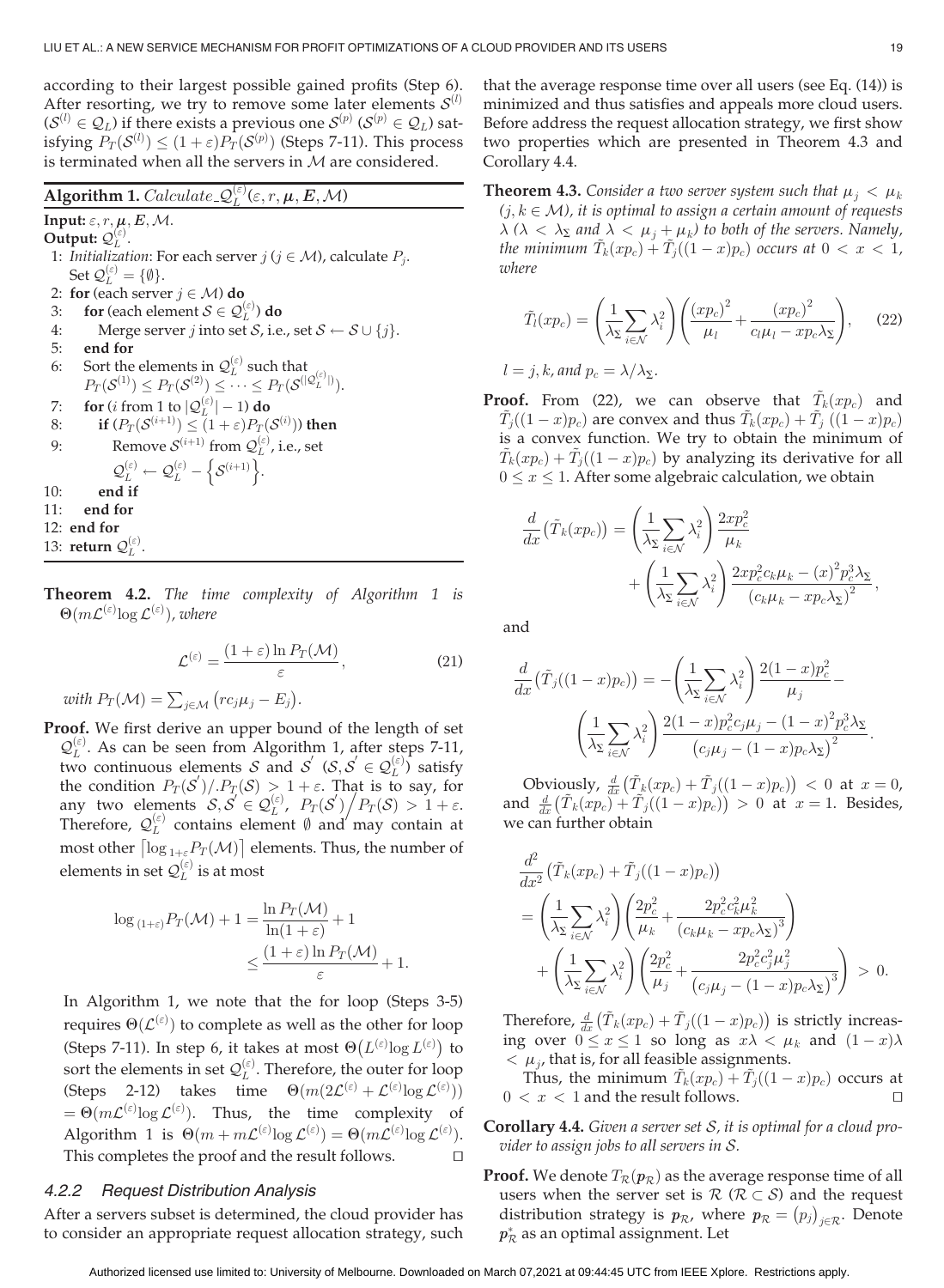$$
\tilde{T}_j(p_j) = \left(\frac{1}{\lambda_{\Sigma}} \sum_{i \in \mathcal{N}} \lambda_i^2\right) \left(\frac{p_j^2}{\mu_j} + \frac{p_j^2}{c_j \mu_j - x p_j \lambda_{\Sigma}}\right),\,
$$

for all  $j \in \mathcal{R}$ . Then we have

$$
T_{\mathcal{R}}(\boldsymbol{p}_{\mathcal{R}})=\sum_{j\in\mathcal{R}}\tilde{T}_{j}(p_{j}).
$$

Assuming that there exist a server  $k$  ( $k \in \mathcal{R}$ ) and a server  $l$  ( $l \in \bar{\mathcal{R}}$ ), where  $\bar{\mathcal{R}}$  denotes the supplementary set of  $\mathcal{R}$ . Based on Theorem 4.3, we can find that there exists of  $R$ . Based on Theorem 4.3, we can find that there exists an  $x(0 < x < 1)$  such that

$$
\tilde{T}_k\big(x p_k^*\big) + \tilde{T}_l\big((1-x)p_k^*\big) < \tilde{T}_k\big(p_k^*\big).
$$

Namely,

$$
\sum_{j\in\mathcal{R},j\neq k}\tilde{T}_j(p_j^*)+\tilde{T}_k(xp_k^*)+\tilde{T}_l\big((1-x)p_k^*\big)<\sum_{j\in\mathcal{R}}\tilde{T}_j(p_j^*).
$$

Therefore, there exists a probability vector  $p'_{R\cup\{l\}}$  for server set  $R\cup\{l\}$  with  $p'_{l} = rn^*$ ,  $p'_{l} = (1 - T)n^*$  and server set  $\mathcal{R} \cup \{l\}$  with  $p_k^{\dagger} = xp_{k'}^*$ ,  $p_l^{\dagger} = (1-x)p_{k'}^{*C}$  and  $p_k^{\dagger} = n^*$  ( $i \in \mathcal{R}$  and  $i \neq k$ ) such that  $p'_{j} = p_{j}^{*}$   $(j \in \mathcal{R}$  and  $j \neq k$ ), such that

$$
T_{\mathcal{R}\cup\{l\}}(\boldsymbol{p}_{\mathcal{R}\cup\{l\}}') < T_{\mathcal{R}}(\boldsymbol{p}_{\mathcal{R}}^*).
$$

This process can be terminated when the server set  $\mathcal R$  is<br>empty. Thus, it is optimal for a cloud provider to assign empty. Thus, it is optimal for a cloud provider to assign requests to all servers for set  $S$ , and the result follows.

Next, we focus on the probability distribution for the min mization of system response time in time slot  $h(h \in H)$  (see Eq.  $(14)$ ). We denote P as the constraint of probability, i.e.,

$$
P = \sum_{j \in \mathcal{S}} p_j^h = 1,\tag{23}
$$

and try to minimize  $\bar{T}^h$  by using the method of Lagrange multiplier, namely,

$$
\frac{\partial \bar{T}^h}{\partial p_i^h} = \phi \frac{\partial P}{\partial p_j^h} = \phi,
$$
\n(24)

where  $\phi$  is a Lagrange multiplier. That is,

$$
\frac{\partial \bar{T}^h}{\partial p_j^h} = \left(\sum_{i \in \mathcal{N}} \frac{\left(\lambda_i^h\right)^2}{\lambda_{\Sigma}^h}\right) \left(\frac{2p_j^h}{\mu_j} + \frac{2p_j^h c_j \mu_j - \left(p_j^h\right)^2 \lambda_{\Sigma}^h}{\left(c_j \mu_j - p_j^h \lambda_{\Sigma}^h\right)^2}\right) = \phi, \quad (25)
$$

for all  $j \in S$ , and  $\sum_{j \in S} p_j^h = 1$ .<br>Since the second order of  $\overline{J}$ 

Since the second order of  $\bar{T}^h(p_j^h)$  is

$$
\frac{\partial^2 \bar{T}^h}{\partial \left(p_j^h\right)^2} = \left(\sum_{i \in \mathcal{N}} \frac{\left(\lambda_i^h\right)^2}{\lambda_{\Sigma}^h}\right) \left(\frac{2}{\mu_j} + \frac{2c_j^2 \mu_j^2}{\left(c_j \mu_j - p_j^h \lambda_{\Sigma}^h\right)^3}\right) > 0, \quad (26)
$$

we can conclude that  $\frac{\partial \bar{T}^h}{\partial p_j^h}$  is an increasing positive function on  $p_j^h$ . Based on above derivations, we propose an algorithm to calculate  $p_S$ , which is motivated by [9].

Given  $\epsilon, \mu, \lambda_2^h$ , and S, our optimal request allocation algo-<br>nm to find  $n_2$  is given in Algorithm 2. The algorithm uses rithm to find  $p<sub>S</sub>$  is given in Algorithm 2. The algorithm uses another subalgorithm *Calculate*- $p_j^h$ , which, given  $\mu_j$ ,  $\lambda_{\Sigma}^h$ , and

 $\phi$ , finds  $p_j^h$  satisfies (25). The key observation is that the lefthand side of (25) is an increasing function on  $p_j^h$  (see (26)). Therefore, given  $\phi$ , we can find  $p_j^h$  by using the binary search method in certain interval  $[lb, ub]$  (Steps 2-9 in Algorithm 3). We set  $lb$  simply as 0. For  $ub$ , we may note that the allocated load never exceed its processing capacity. Therefore, we set *ub* as  $\min\{1, c_j\mu_j/\lambda_{\Sigma}^h\}$ . The value of  $\phi$  can also be found by using the hinary search method (Steps 2-8 in Algorithm 2) using the binary search method (Steps 2-8 in Algorithm 2). The search interval [lb, ub] for  $\phi$  is determined as follows. We set *lb* simply as 0. As for *ub*, we set an increment variable *inc*, which is initialized as a relative small positive constant and repeatedly doubled (Step (7)). The value of *inc* is added to  $\phi$ to increase  $\phi$  until the sum of  $p_j^h$   $(j \in S)$  found by *Calculate*  $p_j^h$ <br>is at least 1 (Steps 2-8) Once  $[h]$  *ub* is decided  $\phi$  can be is at least 1 (Steps 2-8). Once  $[lb, ub]$  is decided,  $\phi$  can be searched by using binary search (Steps 10-20). After  $\phi$  is determined (Step 21),  $p_i^h$  can be computed (Steps 22-24).

|     | <b>Algorithm 2.</b> Calculate $\mathbf{p}_{\mathcal{S}}^h(\epsilon, \mu, \lambda_{\Sigma}^h, \mathcal{S})$                                                                                                |
|-----|-----------------------------------------------------------------------------------------------------------------------------------------------------------------------------------------------------------|
|     | Input: $\epsilon, \mu, \lambda_{\Sigma}^h, \mathcal{S}$                                                                                                                                                   |
|     | Output: $p_S^h$ .                                                                                                                                                                                         |
|     | 1: Initialization: Let inc be a relative small positive constant.                                                                                                                                         |
|     | Set $p_S^h \leftarrow 0$ , and $\phi \leftarrow 0$ .                                                                                                                                                      |
|     | 2: while $(\sum_{i \in S} p_i^h < 1)$ do                                                                                                                                                                  |
| 3:  | Set $mid \leftarrow \dot{\phi} + inc$ , and $\phi \leftarrow mid$ .                                                                                                                                       |
| 4:  | <b>for</b> (each server $j \in \mathcal{S}$ ) <b>do</b>                                                                                                                                                   |
| 5:  | $p_j^h \leftarrow Calculate\_p_j^h(\epsilon, \mu_j, \lambda_{\Sigma}^h, \phi).$                                                                                                                           |
| 6:  | end for                                                                                                                                                                                                   |
| 7:  | Set inc $\leftarrow 2 \times inc$ .                                                                                                                                                                       |
|     | 8: end while                                                                                                                                                                                              |
|     | 9: Set $lb \leftarrow 0$ and $ub \leftarrow \phi$ .                                                                                                                                                       |
|     | 10: while $(ub - lb > \epsilon)$ do                                                                                                                                                                       |
| 11: | Set $mid \leftarrow (ub + lb)/2$ , and $\phi \leftarrow mid$ .                                                                                                                                            |
| 12: | <b>for</b> (each server $j \in S$ ) <b>do</b>                                                                                                                                                             |
|     | $p_j^h \leftarrow Calculate\_p_j^h(\epsilon, \mu_j, \lambda_{\Sigma}^h, \phi).$<br>13: $p_j^h \leftarrow Calculate\_p_j^h(\epsilon, \mu)$<br>14: $\textbf{if } (\sum_{j \in S} p_j^h < 1) \textbf{ then}$ |
|     |                                                                                                                                                                                                           |
| 15: | Set $lb \leftarrow mid$ .                                                                                                                                                                                 |
| 16: | else                                                                                                                                                                                                      |
| 17: | Set $ub \leftarrow mid$ .                                                                                                                                                                                 |
| 18: | end if                                                                                                                                                                                                    |
| 19: | end for                                                                                                                                                                                                   |
|     | 20: end while                                                                                                                                                                                             |
|     | 21: Set $\phi \leftarrow (ub + lb)/2$ .                                                                                                                                                                   |
|     | 22: for (each server $j \in S$ ) do                                                                                                                                                                       |
| 23: | $p_j^h \leftarrow Calculate\_p_j^h(\epsilon, \mu_j, \lambda_{\Sigma}^h, \phi).$                                                                                                                           |
|     | 24: end for                                                                                                                                                                                               |
|     | 25: return $p_S^h$ .                                                                                                                                                                                      |
|     |                                                                                                                                                                                                           |

By Algorithm 3, we note that the while loop (Steps 2-9) is a binary search process, which is very efficient and requires time  $\Theta(\log(\frac{1}{\epsilon} \min\{1, \frac{\mu_j}{\lambda_{\Sigma}^h})$  $(\frac{\mu_j}{\lambda_{\Sigma}^{h}})) = \Theta(\log(\frac{1}{\epsilon}))$ , where  $\epsilon$  is the error tolerance (e.g., 0.1, 0.01, in our work,  $\epsilon$  is set as 0.01). As for Algorithm 2, its main idea is the twice uses of binary search method. Specifically, the first while loop (Steps 2-8) is the first use of binary search method, which is designed to determine an upper bound  $(ub)$  of  $\phi$ . The second use of binary search method is the second while loop (Steps 10-20), which is designed to search the exact  $\phi$  such that  $\sum_{j \in S} p_j^h = 1$ . Therefore, the number of loops of the first<br>while loop is  $\Theta(\log w h)$  and that of the second while loop is while loop is  $\Theta(\log ub)$  and that of the second while loop is  $\Theta(\log(\frac{ub}{\epsilon}))$ . To analyze the time complexity of Algorithm 2,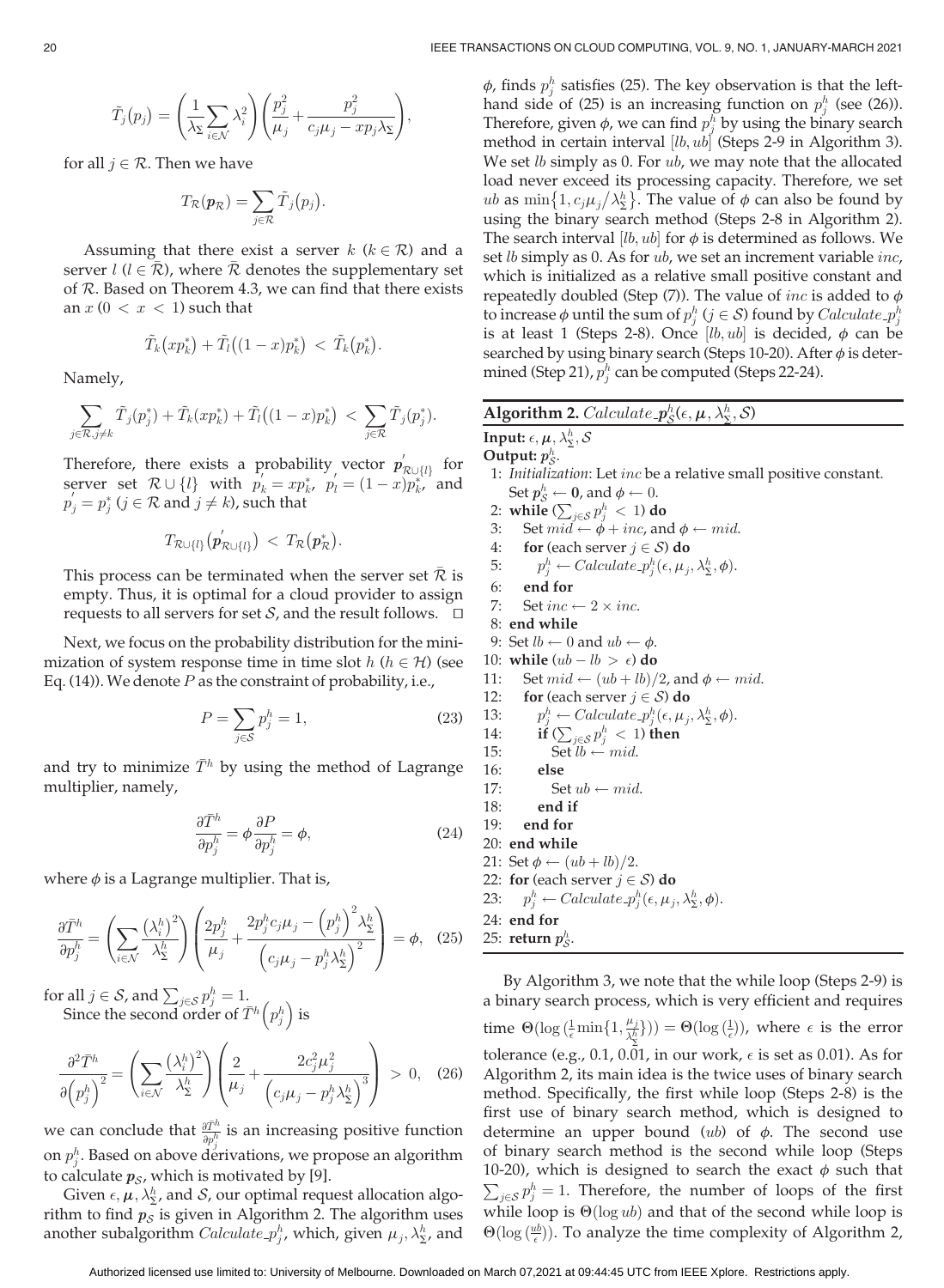we have to find an upper bound of  $\phi$ , i.e., ub. From (25) of our paper, we know that

$$
\phi = \frac{\partial \overline{T}^h}{\partial p_j^h} = \left(\sum_{i \in \mathcal{N}} \frac{(\lambda_i^h)^2}{\lambda_{\Sigma}^h}\right) \left(\frac{2p_j^h}{\mu_j} + \frac{2p_j^h c_j \mu_j - (p_j^h)^2 \lambda_{\Sigma}^h}{(c_j \mu_j - p_j^h \lambda_{\Sigma}^h)^2}\right)
$$
\n
$$
\leq \left(\sum_{i \in \mathcal{N}} \lambda_i^h\right) \left(\frac{2p_j^h}{\mu_j} + \frac{2p_j^h c_j \mu_j - (p_j^h)^2 \lambda_{\Sigma}^h}{(c_j \mu_j - p_j^h \lambda_{\Sigma}^h)^2}\right)
$$
\n
$$
= \frac{2p_j^h \lambda_{\Sigma}^h}{\mu_j} + \frac{2c_j \mu_j (p_j^h \lambda_{\Sigma}^h) - (p_j^h \lambda_{\Sigma}^h)^2}{(c_j \mu_j - p_j^h \lambda_{\Sigma}^h)^2}
$$
\n
$$
< 2c_j + \frac{2c_j \mu_j (p_j^h \lambda_{\Sigma}^h)}{(c_j \mu_j - p_j^h \lambda_{\Sigma}^h)^2}
$$
\n
$$
\leq 2c_j + \frac{2(1 - \sigma)(c_j \mu_j)^2}{\sigma^2 (c_j \mu_j)^2}
$$
\n
$$
\leq 2c_{\text{max}} + \frac{2(1 - \sigma)}{\sigma^2},
$$
\n(27)

where  $c_{\text{max}}$  denotes the maximal number of cores of a server, i.e.,  $c_{\text{max}} = \max_{j \in \mathcal{M}} (c_j)$ , and  $\sigma$  is a relative small positive constant (to maintain the convexity of the individual stratconstant (to maintain the convexity of the individual strategy set of a user,  $p_j^h \lambda_{\Sigma}^h \leq (1 - \sigma) c_j \mu_j$  ( $\forall j \in \mathcal{M}$ ) is added to the optimization problem of the cloud provider as a conthe optimization problem of the cloud provider as a constraint, i.e., we try to maximize the profits under the constraint  $p_j^h \lambda_k^h \leq (1 - \sigma)c_j \mu_j$  ( $\forall j \in \mathcal{M}$ ). In our work,  $\sigma$  is also<br>set as 0.01). Therefore, an upper bound of  $\phi$  i.e.,  $y h$  in set as 0.01). Therefore, an upper bound of  $\phi$ , i.e., ub, in Algorithm 2 is  $(2c_{\text{max}} + \frac{2(1-\sigma)}{\sigma^2})$ . We can conclude that the number of loops of the first while loop (Steps 2-8) is  $\Theta(\log (c_{\text{max}} + \frac{(1-\sigma)}{\sigma^2}))$ , and the number of loops of the second while loop (Steps 10-20) is  $\Theta(\log(\frac{c_{\max}}{\epsilon} + \frac{(1-\sigma)}{\epsilon \sigma^2}))$ . Since at each iteration (loop) of these two while loops, the main operation is the  $|S|$  times call for Algorithm 3, and the possible maximal value of  $|S|$  is m, these two while loops require time  $\Theta(m \log{(\frac{1}{c})\log{(c_{\max} + \frac{(1-\sigma)}{\sigma^2})}})$  to complete. In addition, the time complexity of the for loop (Steps 22-24) requires time  $\Theta(m \log{(\frac{1}{\epsilon})})$ . Therefore, the time complexity of Algorithm 2 is  $\Theta(m \log(\frac{1}{\epsilon}) \log(n))$  $\frac{c_{\text{max}}}{\epsilon} + \frac{(1-\sigma)}{\epsilon \sigma^2})).$ 

Algorithm 3. Calculate  $p_j^h(\epsilon, \mu_j, \lambda_{\Sigma}^h, \phi)$ 

Input:  $\epsilon, \mu_j, \lambda_{\Sigma}^h, \phi$ . Output:  $p_i^h$ . 1: Initialization: Set  $ub \leftarrow \min\left\{1, \frac{\mu_j}{\lambda_2^h}\right\}$  $\left\{1, \frac{\mu_j}{\lambda_{\Sigma}^h}\right\}$ , and  $lb \leftarrow 0$ . 2: while  $(ub - lb > \epsilon)$  do<br>3: Set  $mid \leftarrow (ub + lb)/2$ 3: Set  $mid \leftarrow (ub + lb)/2$ , and  $p_j^h \leftarrow mid$ .<br>4. if  $\left(\frac{\partial}{\partial t}\overline{T}^h(n^h) < dv$  then 4: if  $\left( \frac{\partial}{\partial p_j^h} \bar{T}^h(p_j^h) \right. < \phi$ ) then 5: Set  $lb \leftarrow mid$ .<br>6: else else 7: Set  $ub \leftarrow mid$ .<br>8: end if end if 9: end while 10: Set  $p_j^h \leftarrow (ub + lb)/2.$ <br>11: return n. 11: return  $p_i$ .

# 4.3 Followers' Decisions Analysis

We formulate the competitions among multiple users as a generalized Nash equilibrium problem. By employing variational inequality theory, we analyze the existence of a generalized Nash equilibrium solution set. And then we propose an algorithm to compute a generalized Nash equilibrium (GNE).

# 4.3.1 GNEP Formulation

We formulate the profit optimization problem of all the cloud users as a generalized Nash equilibrium problem, in which each user selfishly optimizes his/her own profit within his strategy set that also depends on the strategies of the other users [38].

As mentioned earlier, all users are considered to be selfish and each user  $i$  ( $i \in \mathcal{N}$ ) tries to maximize his/her utility or minimize his/her disutility, while ignoring those of others and satisfying the global constraint. In view of (20), we can observe that user  $i$ 's ( $i \in \mathcal{N}$ ) optimization problem is equivalent to

minimize 
$$
f_i(\lambda_i, \lambda_{-i}) = \sum_{h \in \mathcal{H}} (\delta^h T_i^h - w_i (r - c) \lambda_i^h),
$$
  
s.t.  $(\lambda_i, \lambda_{-i}) \in \hat{\mathcal{Q}}_F.$  (28)

The above formulation GNEP can be formally defined by the tuple  $G = \langle \hat{Q}_F, f \rangle$ , where  $f = (f_1, \ldots, f_n)$ . The aim of<br>user  $i, (i \in \mathcal{N})$  oiven the other users' strategies  $\lambda$  is to user  $i$   $(i \in \mathcal{N})$ , given the other users' strategies  $\lambda_{-i}$ , is to choose an  $\lambda \in \hat{O}(\lambda)$  such that his (her disutility function choose an  $\lambda_i \in \tilde{Q}_i(\lambda_{-i})$  such that his/her disutility function  $f_i(\lambda_{-i})$  is minimized  $f_i(\lambda_i, \lambda_{-i})$  is minimized.

Definition 4,1. A generalized Nash equilibrium of the game  $G = \langle \hat{\mathcal{Q}}_F, f \rangle$  is a strategy profile  $\lambda^*$  such that for each user i<br> $\langle i \rangle \in \mathcal{N}$  $(i \in \mathcal{N})$ 

$$
\lambda_i^* \in \underset{\lambda_i \in \hat{\mathcal{Q}}_i(\lambda_{-i}^*)}{\arg \min} f_i(\lambda_i, \lambda_{-i}^*), \lambda^* \in \hat{\mathcal{Q}}_F. \tag{29}
$$

At the generalized Nash equilibrium, each user cannot further decrease its disutility by choosing a different strategy while the strategies of other users are fixed. The equilibrium strategy profile can be found when each user's strategy is the best response to the strategies of other users.

# 4.3.2 GNE Existence Analysis

We try to analyze the existence of generalized Nash equilibrium for the formulated GNEP by employing variational inequality theory. When passing from the GNEP (see Eq. (28)) to the associated VI, the solutions of the GNEP that are also solutions of VI are termed as variational solutions [39], and enjoy some remarkable properties that make them particularly appealing in many applications. Before address the problem, we show two properties which are presented in Theorems 4.5 and 4.6.

- **Theorem 4.5.** For each cloud user  $i$  ( $i \in \mathcal{N}$ ), the set  $\mathcal{Q}_i$  is closed and convex, and each disutility function  $f_i(\lambda_i, \lambda_{-i})$  is continu-<br>ously differentiable in  $\lambda$  . For each fixed tuple  $\lambda$  , the disutility ously differentiable in  $\lambda_i$ . For each fixed tuple  $\lambda_{-i}$ , the disutility<br>function  $f(\lambda, \lambda_i)$  is convex in  $\lambda$  even the set  $\Omega$ function  $f_i(\lambda_i, \lambda_{-i})$  is convex in  $\lambda_i$  over the set  $\Omega_i$ .
- Proof. A complete proof of the theorem is given in the supplementary material, available online.
- Theorem 4.6. Every solution of the variational inequality (VI) problem, denoted by  $\operatorname{VI}\bigl(\hat{\mathcal{Q}}_F,\mathbf{F}\bigr)$ , is a solution of the GNEP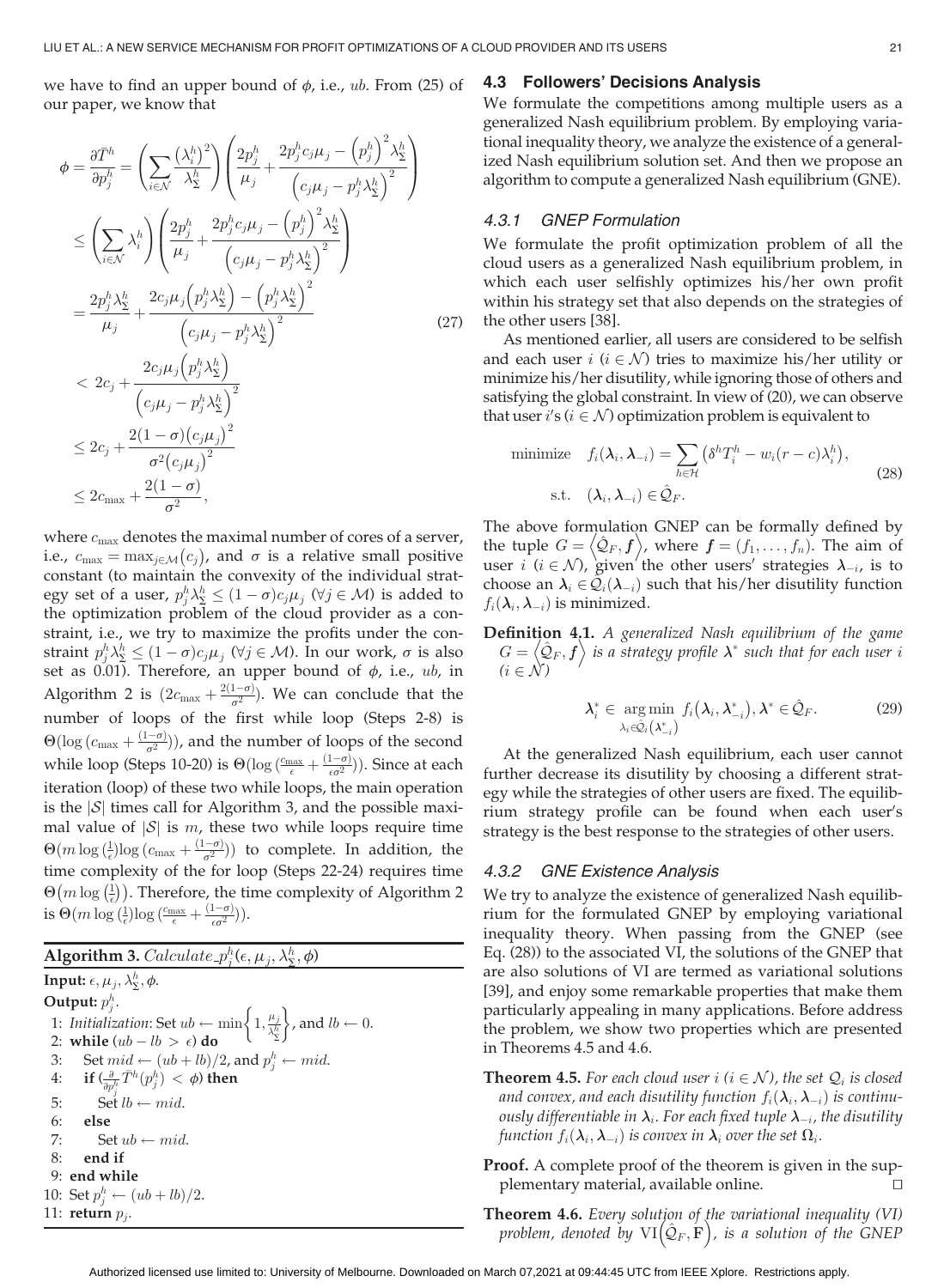$$
G = \langle \hat{\mathcal{Q}}_F, f \rangle, \text{where}
$$
  

$$
\mathbf{F}(\lambda) = (\mathbf{F}_i(\lambda_i, \lambda_{-i}))_{i=1}^n,
$$
 (30)

with

$$
\mathbf{F}_i(\lambda_i, \lambda_{-i}) = \nabla_{\lambda_i} f_i(\lambda_i, \lambda_{-i}).
$$
\n(31)

- Proof. A complete proof of the theorem is given in the sup $p$  plementary material, available online.  $\Box$
- **Theorem 4.7.** If  $\lambda_{\Sigma}^{h} \leq \min_{j \in S} \left\{ (n+1)c_j \mu_j \right/ (2np_j^h) \right\}$   $(h \in H)$ , there exists a generalized Nash equilibrium solution set for the formulated GNEP  $G = \langle \hat{Q}_F , f \rangle$ .
- Proof. A complete proof of the theorem is given in the sup $p$  plementary material, available online.

#### 4.3.3 GNE Computation

With the establishment of the generalized Nash equilibrium of the GNEP G, we now aim at obtaining a suitable algorithm to compute the GNE.

Note that we can further rewrite the optimization problem (28) as follows:

minimize 
$$
f_i(\lambda_i, \lambda_\Sigma) = \sum_{h \in \mathcal{H}} (\delta^h \bar{T}_i^h - w_i (r - c) \lambda_i^h),
$$
  
s.t.  $\lambda_i \in \hat{\mathcal{Q}}_i.$  (32)

with

$$
\bar{T}_i^h(\lambda_i^h, \lambda_\Sigma^h) = \sum_{j \in \mathcal{S}} \left( \frac{\left( p_j^h \right)^2 \lambda_i^h}{\mu_j} + \frac{\left( p_j^h \right)^2 \lambda_i^h}{c_j \mu_j - p_j^h \lambda_\Sigma^h} \right),\tag{33}
$$

where  $\lambda_{\Sigma}$  denotes the aggregated request profile of all users over the H future time slots, i.e.,  $\lambda_{\Sigma} = \sum_{i=1}^{n} \lambda_i$ .<br>From the above equation we can see that the calculation From the above equation, we can see that the calculation of the disutility function of each individual user only requires the knowledge of the aggregated request profile of all users ( $\lambda_{\Sigma}$ ) rather than the specific individual request profile of all other users  $(\lambda_{-i})$ , which can bring two<br>educatorses. On the one hand it can reduce communical advantages. On the one hand, it can reduce communication traffic between users and the cloud provider. On the other hand, it can also keep privacy for each individual user to certain extent, which is seriously considered by many cloud users.

We can compute the variational solutions of the GNEP (20) by solving the following Nash equilbirium (NEP). This can be done by using the framework in [39], which leads to an algorithm *Calculate*  $\lambda$ . Specifically, the  $n + 1$  users try to solve the following optimization problem: solve the following optimization problem:

minimize 
$$
f_i(\lambda_i, \lambda_{\Sigma}) + \eta^T \psi(\lambda_i, \lambda_{\Sigma}),
$$
  
s.t.  $\lambda_i \in Q_i, \forall i \in \mathcal{N},$   
minimize  $-\eta^T \psi(\lambda),$   
s.t.  $\eta \ge 0.$  (34)

where  $\boldsymbol{\eta} = (\eta_h)_{h=1}^H$ , and

$$
\Psi(\lambda) = \left(\sum_{i=1}^{n} \lambda_i^h - \Gamma_h\right)_{h=1}^H,
$$
\n(35)

with

$$
\Gamma_h = \min_{j \in \mathcal{S}} \left\{ (n+1)c_j \mu_j \middle/ \left( 2np_j^h \right) \right\}, h \in \mathcal{H}.
$$
 (36)

That is to say, when given the aggregated requests, we must find a strategy vector  $z^* = (\lambda^*, \eta^*) \in \mathcal{Q}_{F,\eta}$ , where  $\mathcal{Q}_F = \mathcal{Q}_{F,\infty} \mathbb{R}^{(H)}$  such that  $\mathcal{Q}_{F,\eta} = Q_F \times \mathbb{R}^{(H)}_+$ , such that

$$
\lambda_i^* \in \underset{\lambda_i \in \mathcal{Q}_i}{\arg \min} \Big\{ f_i(\lambda_i, \lambda_{\Sigma}^*) + \eta^T \psi(\lambda_i, \lambda_{\Sigma}^*) + \frac{\tau}{2} ||\lambda_i - \bar{\lambda}_i||^2 \Big\},\tag{37}
$$
 each user  $i$  ( $i \in \mathcal{N}$ ) and

for each user  $i$  ( $i \in \mathcal{N}$ ), and

$$
\eta^* \in \underset{\eta \ge 0}{\arg \min} \left\{-\eta^T \psi(\lambda^*) + \frac{\tau}{2} \|\eta - \bar{\eta}\|^2\right\}.
$$
 (38)

where  $\tau$  ( $\tau > 0$ ) is a regularization parameter and can guarantee the convergence of the algorithm  $Calculate \lambda$  if its value is large enough [39]. The idea is formalized in Algorithm 4.

# Algorithm 4. Calculate  $\lambda(\epsilon, \mathcal{S}, p_{\mathcal{S}}, \tau)$

Input:  $\epsilon$ ,  $\mathcal{S}$ ,  $p_{\mathcal{S}}$ ,  $\tau$ .

Output:  $\lambda$ .

- 1: Initialization: Randomly choose a feasible strategy vector  $z^{(0)} = \left(\lambda^{(0)}, \eta^{(0)}\right) (z^{(0)} \in \mathcal{Q}_{F,\eta})$ . Set  $\bar{\lambda} \leftarrow 0$ ,  $\bar{\eta} \leftarrow 0$ , and  $k \leftarrow 0$ .
- 2: while  $(\Vert z^{(k)} z^{(k-1)} \Vert > \epsilon)$  do<br>3: for (each cloud user  $i \in \mathcal{N}$ )
- 
- 3: **for** (each cloud user  $i \in \mathcal{N}$ ) **do**<br>4: Receive  $\lambda_{\rm s}^{(k)}$  from the cloud **r** 4: Receive  $\lambda_{\Sigma}^{(k)}$  from the cloud provider and compute  $\lambda_i^{(k+1)}$  as follows:

$$
\lambda_i^{(k+1)} \in \underset{\lambda_i \in \mathcal{Q}_i}{\arg \min} \left\{ f_i \left( \lambda_i, \lambda_{\Sigma}^{(k)} \right) + \eta^{T(k)} \boldsymbol{\psi} \left( \lambda_i, \lambda_{\Sigma}^{(k)} \right) \right\} + \frac{\pi}{2} \|\lambda_i - \bar{\lambda}_i\|^2 \right\}.
$$

5: Send the updated strategy to the cloud provider.

6: end for

7: The cloud provider computes  $\eta^{(k+1)}$  as

$$
\boldsymbol{\eta}^{(k+1)} \in \argmin_{\boldsymbol{\eta} \geq \mathbf{0}} \left\{-\boldsymbol{\eta}^T\boldsymbol{\psi}(\boldsymbol{\lambda}) + \frac{\tau}{2} \|\boldsymbol{\eta} - \boldsymbol{\bar{\eta}}\|^2\right\}.
$$

- 8: if (Nash equilibrium is reached) then
- 9: The  $n + 1$  cloud users updates their centroids:

$$
(\bar{\lambda}, \bar{\eta}) \leftarrow \left(\lambda^{(k+1)}, \eta^{(k+1)}\right)
$$
  
10: end if

11: Set  $k \leftarrow k + 1$ . 12: end while

13: return  $\lambda^{(k)}$ .

# 4.4 An Iterative Algorithm

In this section, we describe the whole process of our proposed service mechanism, which is formalized in Algorithm 5.

We describe operational process of the proposed iterative algorithm. At the beginning, the cloud provider approximates its sever selection space  $(Q_L)$  and obtains the approximated one  $(Q_L^{(\varepsilon)})$ . For each servers subset  $(\widetilde{S})$ <br>in  $(Q_L^{(\varepsilon)})$  it initializes the allocation strateov  $(n_1)$  in differin  $(Q_L^{\{\varepsilon\}})$ , it initializes the allocation strategy  $(p_{\tilde{S}})$  in different time slot  $h$  ( $h \in H$ ). Inder this servers subset and alloent time slot  $h$  ( $h \in H$ ). Under this servers subset and allocation strategy, all of the users calculate the proper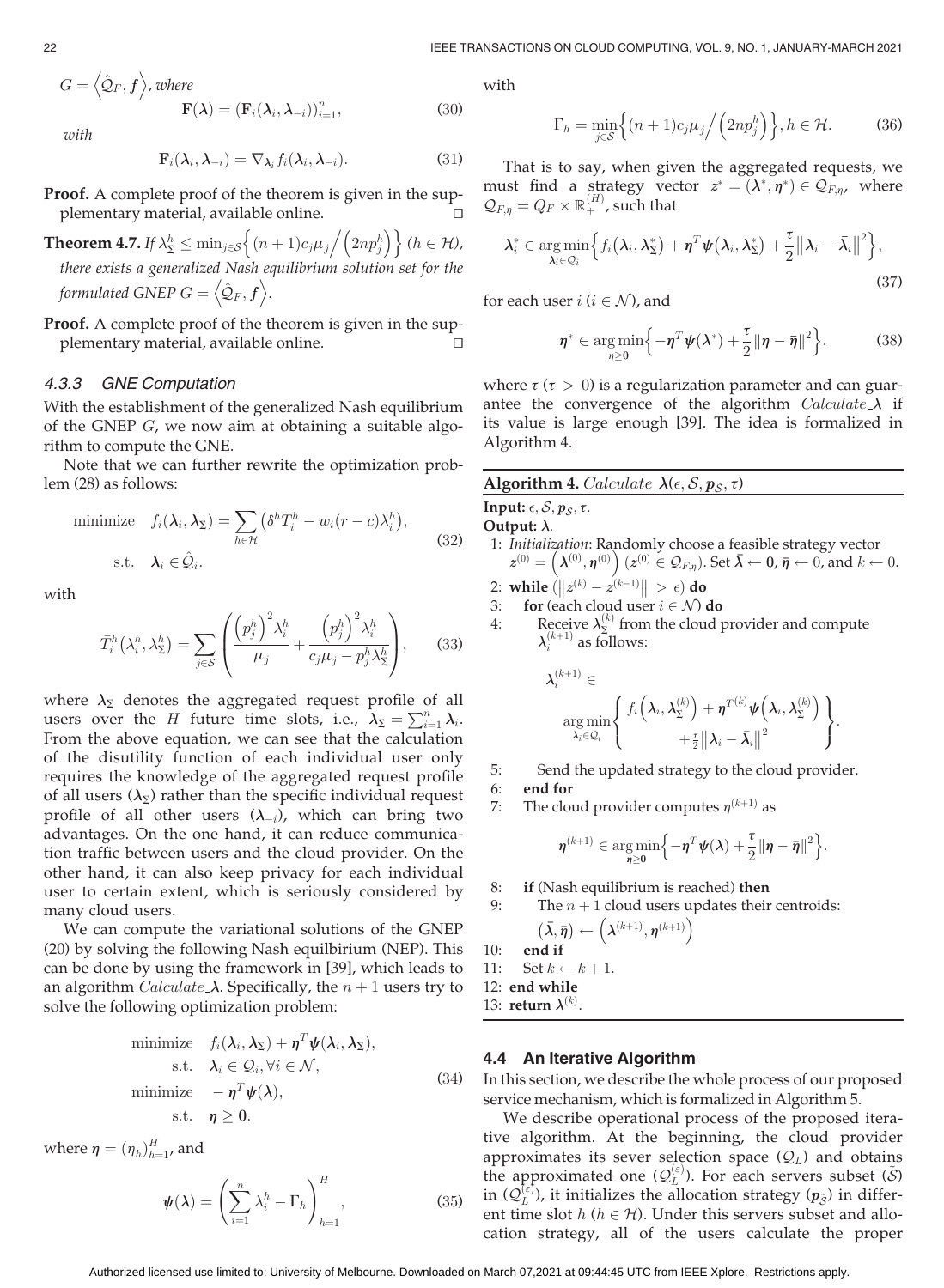| <b>System Parameters</b>                                                                                                                                                                                                                                     |                                                                                                                                                  |  |
|--------------------------------------------------------------------------------------------------------------------------------------------------------------------------------------------------------------------------------------------------------------|--------------------------------------------------------------------------------------------------------------------------------------------------|--|
| System parameters                                                                                                                                                                                                                                            | (Fixed)–[Varied range]<br>(increment)                                                                                                            |  |
| Servers set control parameter $(\varepsilon)$<br>Number of cloud users $(n)$<br>Energy parameters $(\xi_i, a_i)$<br>Weight value $(w_i)$<br>User total requests $(\Lambda_i)$<br>Reservation value $(v_i)$<br>Other parameters $(b, m, \mu_M, r, c, \delta)$ | $(0.2)$ -[0.2, 1.0] $(0.2)$<br>$(50)$ - $[5, 50]$ (5)<br>$[0.01, 2.5]$ , 3<br>[1, 10]<br>35<br>$\left( \right)$<br>(0.02, 50, 800, 100, 60, 1.1) |  |

TABLE 2

xrequest strategies. The cloud provider reconfigures the allocation strategy such that the average response time over all users is minimized. Each of the user in the current set  $(S_c)$  calculates its utility, if the value is less than its reserved value  $(v_i)$ , then he/she refuses to use the cloud service. This process is terminated when all of the users who choose the cloud service and their corresponding request strategies are kept unchanged. The algorithm terminates until it selects the optimal servers subset from the approximated subset solution space  $(Q_L^{(\varepsilon)})$ .

## Algorithm 5. Iterative Algorithm (IA)

Input:  $\varepsilon$ ,  $\mu$ ,  $a$ ,  $b$ ,  $r$ ,  $\tau$ ,  $\mathcal{M}$ Output:  $S, p_S$ . 1: Initialization: The cloud provider approximates its solution space, i.e.,  $Q_L^{(\varepsilon)} \leftarrow \text{Calculate\_Q}_L^{(\varepsilon)}(\varepsilon, c, \mu, E, \mathcal{M}).$ <br>Set  $\pi_{\varepsilon} \leftarrow 0$ Set  $\pi_{\mathcal{S}} \leftarrow 0$ . 2: for (each server subset  $\tilde{S} \in \mathcal{Q}_L^{(\varepsilon)}$ ) do<br>3. Set  $S \leftarrow N$  and  $S_i \leftarrow \emptyset$ 3: Set  $S_c \leftarrow N$ , and  $S_l \leftarrow \emptyset$ .<br>4: **for** (each time slot  $h \in \mathcal{H}$ 4: **for** (each time slot  $h \in \mathcal{H}$ ) **do**<br>5: **for** (each server  $j \in \tilde{S}$ ) **do** 5: **for** (each server  $j \in \tilde{S}$ ) do<br>6: Set  $p_i^h = \mu_i/(\sum_{i \in \tilde{S}} \mu_i)$ . 6: Set  $p_j^h = \mu_j/(\sum_{j \in \tilde{\mathcal{S}}} \mu_j)$ .<br>7. and for 7: end for 8: end for<br>9: while  $\binom{6}{5}$ 9: while  $(S_c \neq S_l)$  do<br>10: Set  $S_l \leftarrow S_c$ , and 10: Set  $S_l \leftarrow S_c$ , and  $\lambda \leftarrow Calculate \lambda(\varepsilon, S, p_S, \tau)$ .<br>11: for (each time slot  $b \in H$ ) do 11: **for** (each time slot  $h \in H$ ) **do**<br>
12: Set  $p_{\mathcal{S}}^h \leftarrow Calculate\_p_{\mathcal{S}}^h(\varepsilon, \mu, \lambda_{\Sigma}^h, \mathcal{S})$ .<br>
13: **end for** 13: end for 14: **for** (each user  $i \in S_c$ ) **do**<br>15: **if**  $(U_i(\lambda_i^{(k)}, \lambda_i^{(k)}) < v_i)$ 15: **if**  $(U_i(\lambda_i^{(k)}, \lambda_{\Sigma}^{(k)}) < v_i)$  then<br>
16: Set  $\lambda_i \leftarrow 0$ , and  $S_c \leftarrow S_c - \{i\}$ .<br>
17: **end if** 17: end if 18: end for 19: end while 20: Set  $\pi_{\tilde{S}} \leftarrow c \sum_{i \in \mathcal{N}} \sum_{h \in \mathcal{H}} \lambda_i^h - E_T(\tilde{S}).$ 21: if  $(\pi_{\tilde{S}} > \pi_{S})$  then<br>22: Set  $\pi_{S} \leftarrow \pi_{S} S$ . 22: Set  $\pi_S \leftarrow \pi_{\tilde{S}}, S \leftarrow \tilde{S}$ , and  $p_S \leftarrow p_{\tilde{S}}$ .<br>23: end if end if 24: end for 25: return  $S, p_S$ .

# 5 PERFORMANCE EVALUATION

In this section, we provide some numerical results to validate our theoretical analyses and illustrate the performance of our proposed IA algorithm.

In the following simulation results, we assume that the number of cloud users is at most  $50$  over future  $H$  time slots,



Fig. 2. Convergence process.

which is not a very long period of time. Specifically, each time slot is set as one hour of a day and  $H$  is set as 24. As shown in Table 2, the server set controlling parameter  $(\varepsilon)$  is varied from 0.2 to 1.0 with increment 0.2. The number of cloud users (n) is varied from 5 to 50 with increment 5. For each server  $j$  ( $j \in M$ ), the energy consumption parameter  $\xi_i$ is randomly chosen from 0.01 to 2.5 and  $a_i$  is set as a constant 3. Each cloud user  $i$   $(i \in \mathcal{N})$  chooses a weight value from 1 to 10 to balance his/her net profit and time utility. For simplicity, the reservation value  $v_i$  and total requests  $\Lambda_i$ for each user  $i$  ( $i \in \mathcal{N}$ ) are set as 0 and 35, respectively. Market benefit factor  $r$  is set to 100, per request charge by the cloud provider  $c$  is equal to 60, and  $\delta$  is set as 1.1. The cost of one unit of energy is set as 0.02. In our simulation, the number of servers  $(m)$  in the cloud provider is set as 50 and its total processing capacity ( $\mu_M$ ) is equal to 800.

# 5.1 Results of One Instance

Fig. 2 presents the utility results for five different cloud users versus the number of iterations of our proposed  $Calculate \lambda$  algorithm (Algorithm 4) in a certain instance. Specifically, it presents the utility results of 5 randomly selected cloud users (users 1, 4, 5, 8, and 10). We can observe that the utilities of all users seem to linearly increase and finally reach a relatively stable state with the increase of iteration number. The reason behind lies in that the request strategies of all users are kept unchanged, i.e., reach a generalized Nash equilibrium solution after some iterations. In addition, the utility with a larger weight value reaches a relatively stable state more faster. This trend also reflects the convergence process of our proposed IA algorithm at each iteration. It can be seen that the utility of each user has already achieved a relatively stable state after about 80 iterations, which reflects the high efficiency of the developed algorithm.

In Fig. 3, we plot the request profile of some cloud users for a scenario of 50 users. Specifically, it presents the requests shape of some users over future 24 time slots. We randomly select 3 users (users 25, 38, and 42). It can be seen that the requests of all users tend to decrease with the delay of time slot. The reason behind lies in the fact that in our proposed model, we take into average response time into account and the deteriorating factor grows exponentially, which also demonstrates the downward trend of the aggregated requests shown in Fig. 4, i.e., the aggregated requests slightly decrease with the delay of time slot.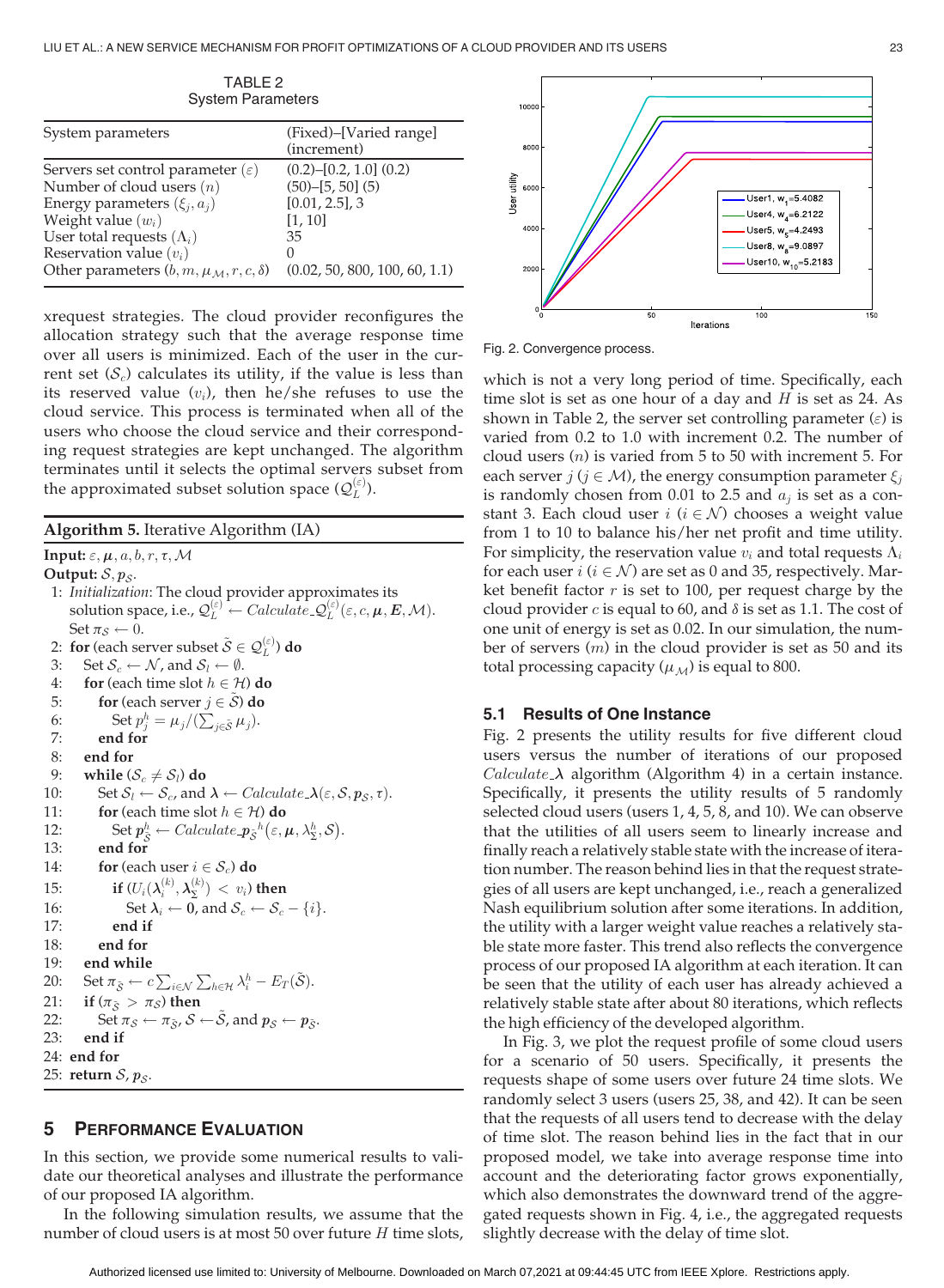

Fig. 3. Specific user requests.

In Fig. 5, we present the impacts of different servers subset. Table 3 shows an instance of servers subset when  $\varepsilon$  is 0.2. In that table, we show the first 8 server subset obtained by our *Calculate*  $\mathcal{Q}_{L}^{(\varepsilon)}$  algorithm (Algorithm 1). Fig. 5 shows the corresponding results Specifically it shows the total the corresponding results. Specifically, it shows the total charge  $C_T$  from all users, where  $C_T = c \sum_{i \in \mathcal{N}} \sum_{h \in \mathcal{H}} \lambda_i^h$ , total<br>energy cost  $E_T$  where  $E_T = H \sum_i R_i$  and net profit charge  $C_T$  from an users, where  $C_T = c \sum_{i \in \mathcal{N}} \sum_{h \in \mathcal{H}} \lambda_i^T$ , total<br>energy cost  $E_T$ , where  $E_T = H \sum_{j \in \mathcal{S}} E_j$ , and net profit<br> $\pi = C_T - E_T$  over future H time slots. As can be seen from  $\pi = C_T - E_T$  over future H time slots. As can be seen from Fig. 5, at first, the net profit of the cloud provider increases with the increase of total processing capacity of provided servers. However, it decreases after the number of subset exceeds 4. The reason behind lies in the fact that at the beginning, the aggregated requests from all users can not exceed the total processing capacity provided by the cloud provider (i.e.,  $\lambda_2^h \leq \mu_S, \forall h \in \mathcal{H}$ ), while the provided processing capac-<br>ity is large enough, the aggregated requests can not rise more ity is large enough, the aggregated requests can not rise more due to their individual limits (i.e.,  $\lambda_i^h \leq \Lambda_i$ ,  $\forall i \in \mathcal{N}$ ). This is also the reason that the total charge  $(C_n)$  increases at first and also the reason that the total charge  $(C_T)$  increases at first and reaches a relatively stable state when the processing capacity is large enough, as well as the trend of energy cost and thus reflects the results of net profit (see Fig. 5).

## 5.2 Results of Various Configuration Instances

To simulate the heterogeneous system and the different preferences of multiple cloud users, i.e., the different preferences over payments and time efficiencies, we randomly generate the server parameter  $(\xi_i)$  for each server and the weight value  $(w_i)$  for each user according to Table 2. For the simulated results, we perform 300 runs, of which the average value is computed.

Figs. 6 and 7 show the impacts of the number of cloud users and the value of  $\varepsilon$ . In Fig. 6, we compare the net profit







Fig. 5. Impact of servers.

 $(\pi)$  obtained by our IA algorithm with that of using all 50 servers  $(\pi_T)$ . The number of cloud users increases from 5 to 50 with increment 5. As mentioned above, we perform 300 runs and compute the average value. As shown in Fig. 6, we also present the maximal and minimal profit values over the 300 runs. Obviously, the average net profit value obtained by our IA algorithm increases with the increase of the number of cloud users. We can also observe that the net profit by using all servers is negative at the beginning. The reason behind lies in that the aggregated requests from all users are not enough while the total energy cost of all servers is large. However, our results are always better than those of by using all servers. This shows that our IA algorithm can select appropriate servers to provide services. Fig. 7 shows the impact of  $\varepsilon$ . It can be seen that the average net profit value obtained by IA algorithm is the largest when  $\varepsilon$  is set to 0.2. The reason behind lies in the fact that the smaller the value of  $\varepsilon$  is, it takes more probability for our algorithm to select an appropriate servers subset equalling to the optimal one, that is, it takes more probability that the optimal servers subset is included in our approximated solution space.

# 6 CONCLUSIONS AND FUTURE WORK

With the popularization of cloud computing and its many advantages such as cost-effectiveness, elasticity, and scalability, more and more applications are moved from local computing environment to cloud center. In this work, we try to design a new service mechanism for profit optimizations of both a cloud provider and its multiple users.

We consider the problem from a game theoretic perspective and characterize the relationship between the cloud provider and its multiple users as a Stackelberg game, in

| TABLE 3                  |  |
|--------------------------|--|
| <b>System Parameters</b> |  |

| No. of subset | Servers to provide service                          |
|---------------|-----------------------------------------------------|
|               | 50                                                  |
| 2<br>3        | {49, 50}                                            |
|               | $\{48, 49, 50\}$                                    |
| 4             | $\{47, 48, 49, 50\}$                                |
| 5             | $\{44, 45, 46, 47, 48, 49, 50\}$                    |
| 6             | $\{41, 42, 43, 44, 45, 46, 47, 48, 49, 50\}$        |
| 7             | $\{31, 32, 33, 34, 35, 36, 37, 38, 39, 40, 41, 42,$ |
|               | 43, 44, 45, 46, 47, 48, 49, 50                      |
| 8             | {27, 28, 29, 30, 31, 32, 33, 34, 35, 36, 37, 38,    |
|               | 39, 40, 41, 42, 43, 44, 45, 46, 47, 48, 49, 50}     |
|               |                                                     |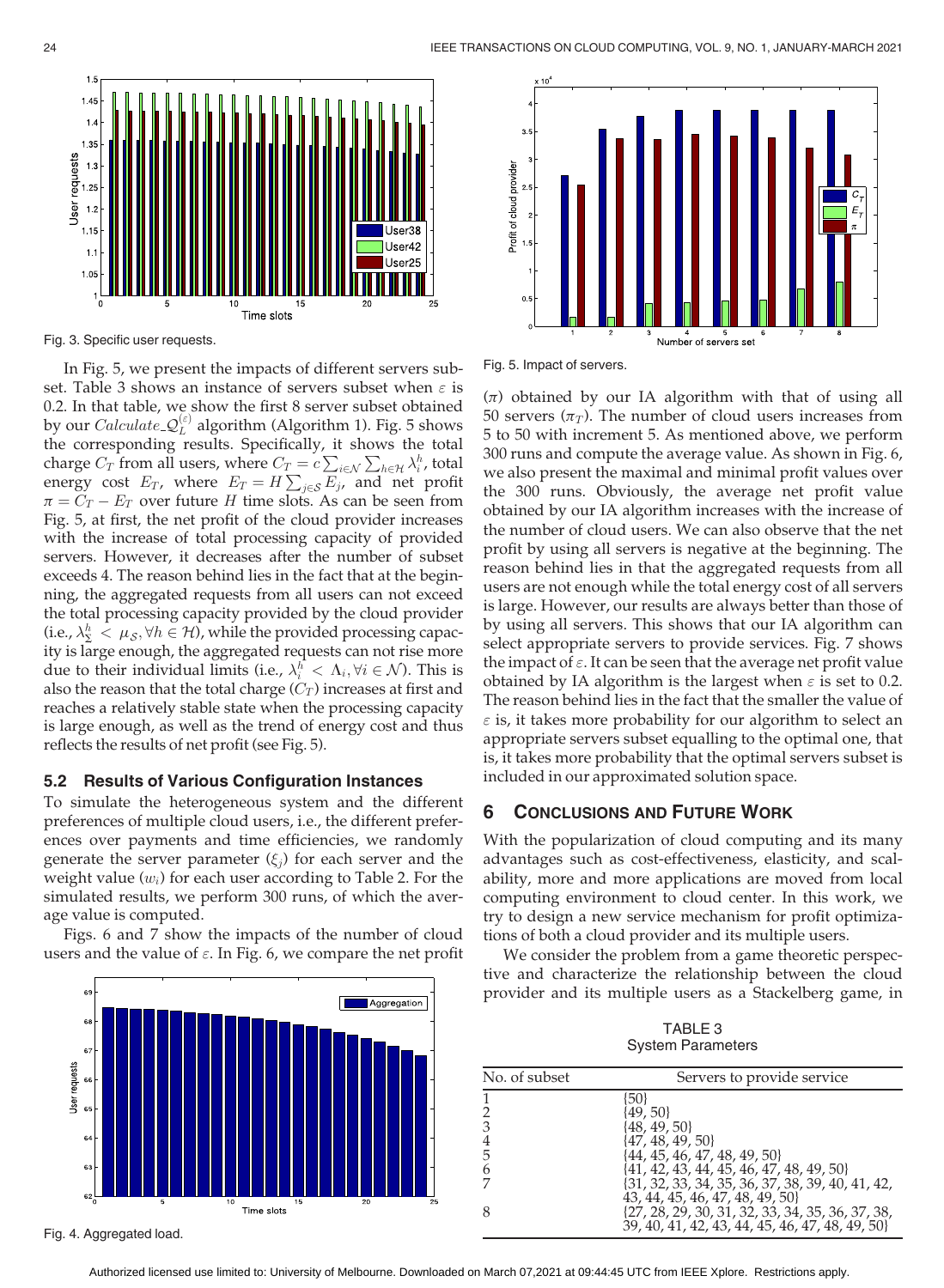

Fig. 6. Impact of users.

which the strategies of all users are subject to that of the cloud provider. The cloud provider tries to select appropriate servers and configure a proper request allocation strategy to reduce energy cost while satisfying its cloud users at the same time. We approximate its server selection space by adding a controlling parameter and configure an optimal request allocation strategy. For each user, we design a utility function which combines the net profit with time efficiency and try to maximize its value under the strategy of the cloud provider. We formulate the competitions among all users as a generalized Nash equilibrium problem. We solve the problem by employing varational inequality theory and prove that there exists a generalized Nash equilibrium solution set for the formulated GNEP. Finally, we propose an iterative algorithm, which characterizes the whole process of our proposed service mechanism. We conduct some numerical calculations to verify our theoretical analyses. The experimental results show that our IA algorithm can reduce energy cost and improve users utilities to certain extent by configuring proper strategies.

As part of future work, we will study the cloud center choice among multiple different cloud providers or determine a proper mixed choice strategy. Another direction is the opposite, we consider problem from cloud providers and study



Fig. 7. Impact of  $\varepsilon$ .

the competitions among multiple cloud providers, which may incorporate charge price, service quality, and so on.

# ACKNOWLEDGMENTS

We are very grateful to the associate editor and anonymous reviewers for their comments and suggestions which have significantly improved the quality of the manuscript. The research was partially funded by the Key Program of National Natural Science Foundation of China (Grant No. 61432005), the National Outstanding Youth Science Program of National Natural Science Foundation of China (Grant No. 61625202), the International (Regional) Cooperation and Exchange Program of National Natural Science Foundation of China (Grant No. 61661146006), the National Natural Science Foundation of China (Grant Nos. 61370095, 61472124, 61602170), the International Science & Technology Cooperation Program of China (Grant Nos. 2015DFA11240), the National Key R&D Program of China (Grant No. 2016YFB0201402), and the Chinese Postdoctoral Science Foundation (Grant Nos. 2016M602409, 2016M602410).

# **REFERENCES**

- [1] A. Prasad and S. Rao, "A mechanism design approach to resource procurement in cloud computing," IEEE Trans. Comput., vol. 63, no. 1, pp. 17–30, Jan. 2014.
- [2] R. Pal and P. Hui, "Economic models for cloud service markets: Pricing and capacity planning," Theoretical Comput. Sci., vol. 496, pp. 113–124, 2013.
- [3] P. D. Kaur and I. Chana, "A resource elasticity framework for QoS-aware execution of cloud applications," Future Generation Comput. Syst., vol. 37, pp. 14–25, 2014.
- [4] L. Duan, D. Zhan, and J. Hohnerlein, "Optimizing cloud data center energy efficiency via dynamic prediction of CPU idle intervals," in Proc. IEEE 8th Int. Conf. Cloud Comput., 2015, pp. 985–988.
- Z. Li, J. Ge, H. Hu, W. Song, H. Hu, and B. Luo, "Cost and energy aware scheduling algorithm for scientific workflows with deadline constraint in clouds," IEEE Trans. Services Comput., 2015, doi: 10.1109/TSC.2015.2466545.
- [6] A. Greenberg, J. Hamilton, D. A. Maltz, and P. Patel, "The cost of a cloud: Research problems in data center networks," ACM SIG-COMM Comput. Commun. Rev., vol. 39, no. 1, pp. 68–73, 2008.
- [7] J. Cao, K. Hwang, K. Li, and A. Zomaya, "Optimal multiserver configuration for profit maximization in cloud computing," IEEE Trans. Parallel Distrib. Syst., vol. 24, no. 6, pp. 1087–1096, Jun. 2013.
- [8] Y. Feng, B. Li, and B. Li, "Price competition in an oligopoly market with multiple IaaS cloud providers," IEEE Trans. Comput., vol. 63, no. 1, pp. 59–73, Jan. 2014.
- [9] J. Cao, K. Li, and I. Stojmenovic, "Optimal power allocation and load distribution for multiple heterogeneous multicore server processors across clouds and data centers," IEEE Trans. Comput., vol. 63, no. 1, pp. 45–58, Jan. 2014.
- [10] S. Jrgensen and G. Zaccour, "A survey of game-theoretic models of cooperative advertising," Eur. J. Oper. Res., vol. 237, no. 1, pp. 1–14, 2014.
- [11] S. Liu, S. Ren, G. Quan, M. Zhao, and S. Ren, "Profit aware load balancing for distributed cloud data centers," in Proc. IEEE 27th Int. Symp. Parallel Distrib. Process., May 2013, pp. 611–622.
- [12] U. Lampe, M. Siebenhaar, A. Papageorgiou, D. Schuller, and R. Steinmetz, "Maximizing cloud provider profit from equilibrium price auctions," in Proc. IEEE 5th Int. Conf. Cloud Comput., Jun. 2012, pp. 83–90.
- [13] H. Goudarzi and M. Pedram, "Maximizing profit in cloud computing system via resource allocation," in Proc. 31st Int. Conf. Distrib. Comput. Syst. Workshops, 2011, pp. 1–6.
- [14] E. Körpeoğlu, A. Şen, and K. Güler, "Non-cooperative joint  $\frac{1}{2}$  replenishment under asymmetric information "  $\frac{F_{UT}}{F_{UT}}$  I Oner Res replenishment under asymmetric information," Eur. J. Oper. Res., vol. 227, no. 3, pp. 434–443, 2013.
- [15] C. Liu, K. Li, C. Xu, and K. Li, "Strategy configurations of multiple users competition for cloud service reservation," IEEE Trans. Parallel Distrib. Syst., vol. 27, no. 2, pp. 508–520, Feb. 2016.